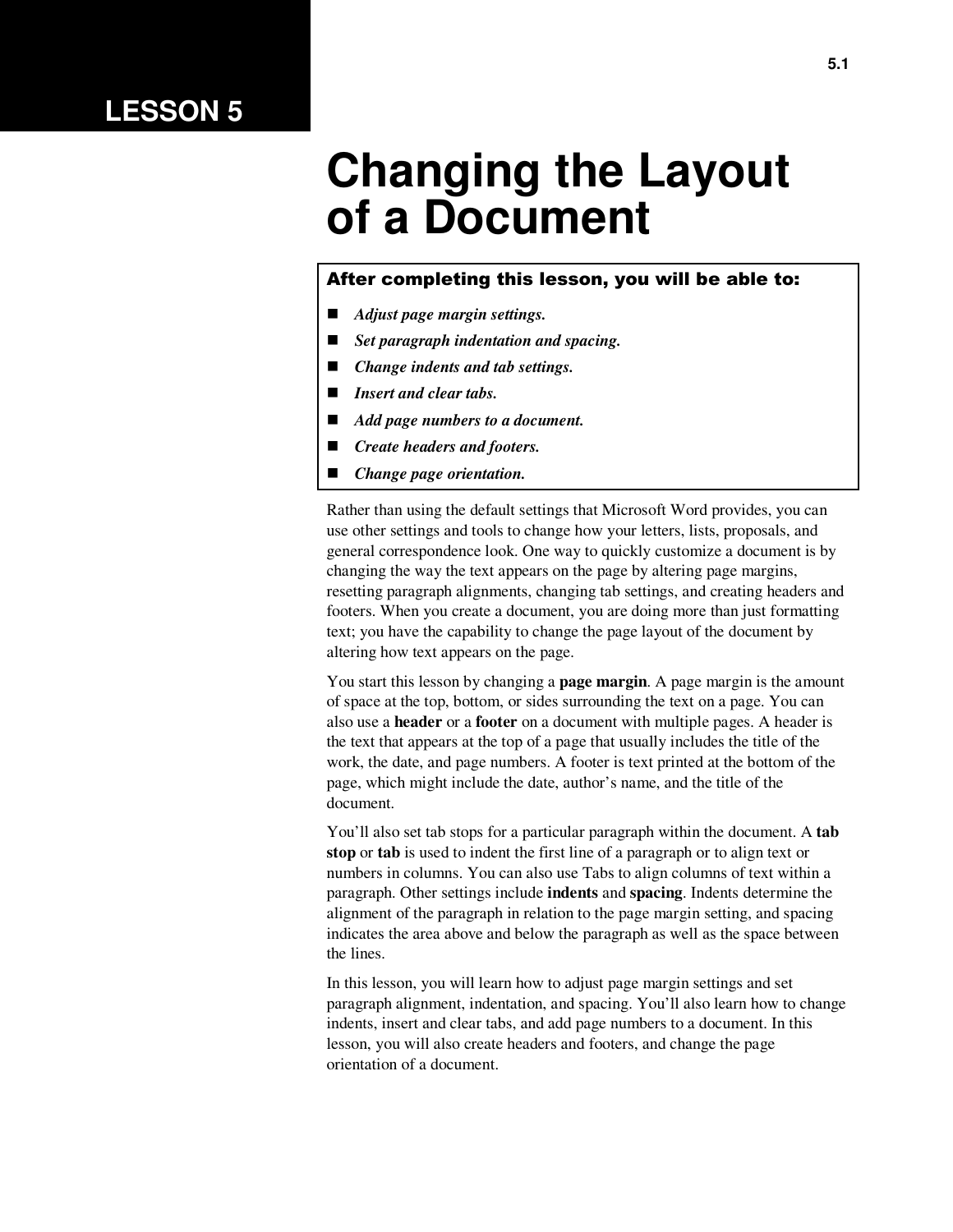To complete the procedures in this lesson, you will need to use the practice file named Salary Survey 05 in the Lesson05 folder in the Word Processing Practice folder that is located on your hard disk. This document was created to publicize the results of a salary and benefits survey administered to a random sampling of the members of Contoso, Ltd.'s public relations networking group.

### Changing Page Margins Using the Page Setup Dialog Box

When you use the Page Setup dialog box, you determine how the document appears on the printed page. The Page Setup dialog box is most commonly used for setting page margins. Page margins affect the entire document because after the page margins are changed, the number of pages in the document might increase or decrease depending on how much text the page margin allows per page. To change the page margins in a document, you can use the ruler at the top of the document or the Page Setup dialog box, which is accessed by clicking Page Setup on the File menu.

By default, Word includes left and right page margins of 1.25 inches and top and bottom page margins of 1 inch. You use the Page Setup dialog box to adjust top, bottom, left, and right page margin settings, determine the placement of headers and footers, and select the amount of text that you want the settings to affect.

In the following exercises, the Standard and Formatting toolbars have been separated.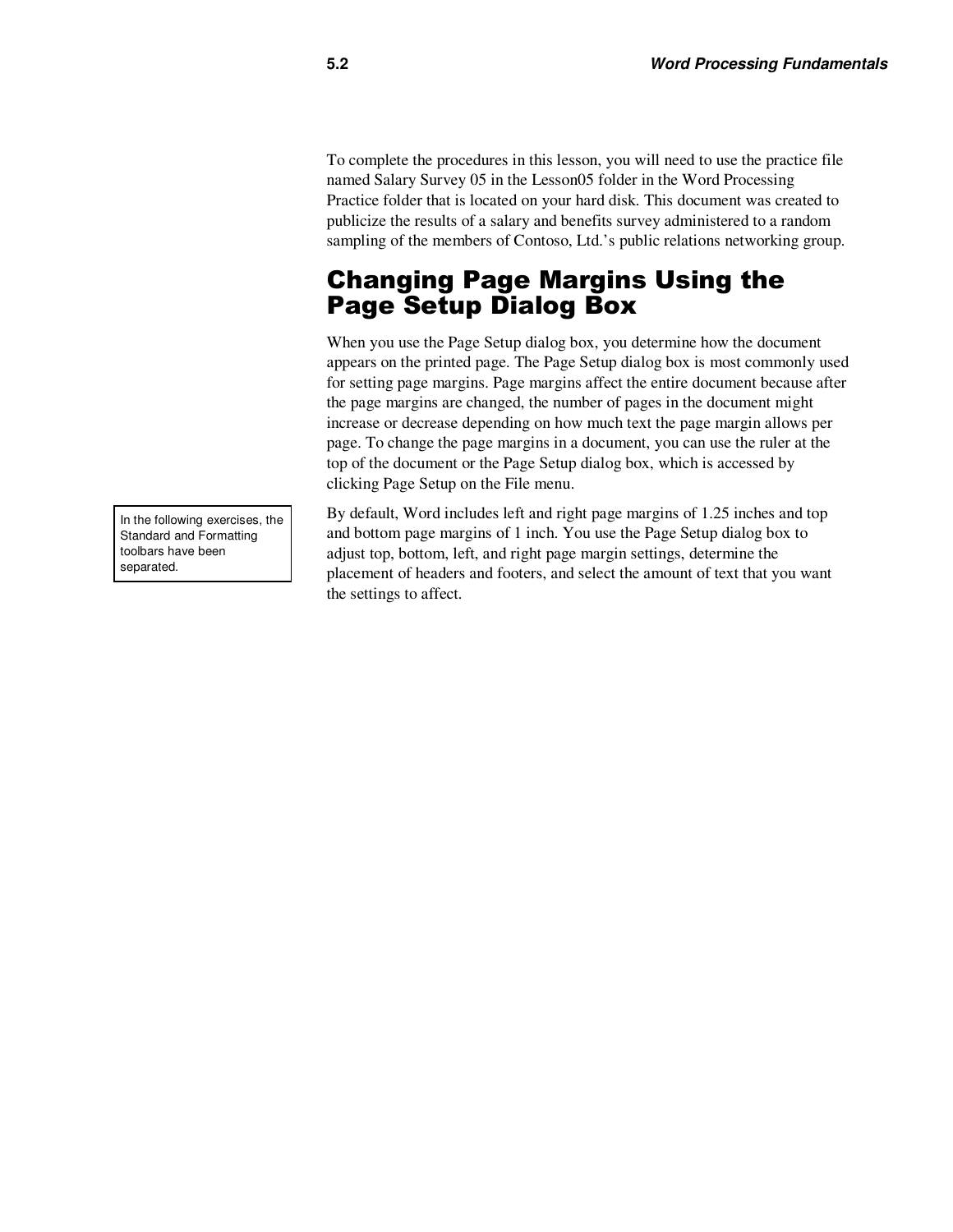You can click the Apply to down arrow to define whether you want the setup changes to apply to the whole document, the selected text only, or from the position of the insertion point forward.

| <b>Page Setup</b>                                                                                 |        |
|---------------------------------------------------------------------------------------------------|--------|
| Margins<br>Paper   Layout                                                                         |        |
| Margins<br>$\div$<br>$\div$<br>1"<br>Bottom: $1"$<br>Top:                                         |        |
| $\div$<br>Right: 1.25"<br>$\div$<br>1.25"<br>Left:<br>싉<br>o"<br>Gutter position: Left<br>Gutter: |        |
| Orientation<br>Portrait<br>Landscape                                                              |        |
| Pages<br>Normal<br>Multiple pages:                                                                |        |
| Preview                                                                                           |        |
| Apply to:                                                                                         |        |
| Whole document                                                                                    |        |
|                                                                                                   |        |
| Default<br>ОK                                                                                     | Cancel |

In this exercise, you change the page margin settings using the Page Setup dialog box.

- **1** On the Standard toolbar, click the Open button. The Open dialog box appears.
- **2** Click the Look in down arrow, click the icon for your hard disk, double-click the Word Processing Practice folder, and then doubleclick the Lesson05 folder.

The contents of the Lesson05 folder appear in the Open dialog box.

- **3** Double-click the file Salary Survey 05. The file Salary Survey 05 appears in Word, and the Open dialog box closes.
- **4** On the File menu, click Page Setup. The Page Setup dialog box appears. The current top margin setting (1″) is selected.
- **5** In the Top box, type **1.5**, and press Tab. In the Preview section at the bottom of the dialog box, the top page margin shifts down to show what the text will look like.

You can also use the up and down arrows to the right of the settings to select preset sizes. The up arrow increases the page margin size, and the down arrow decreases the page margin size.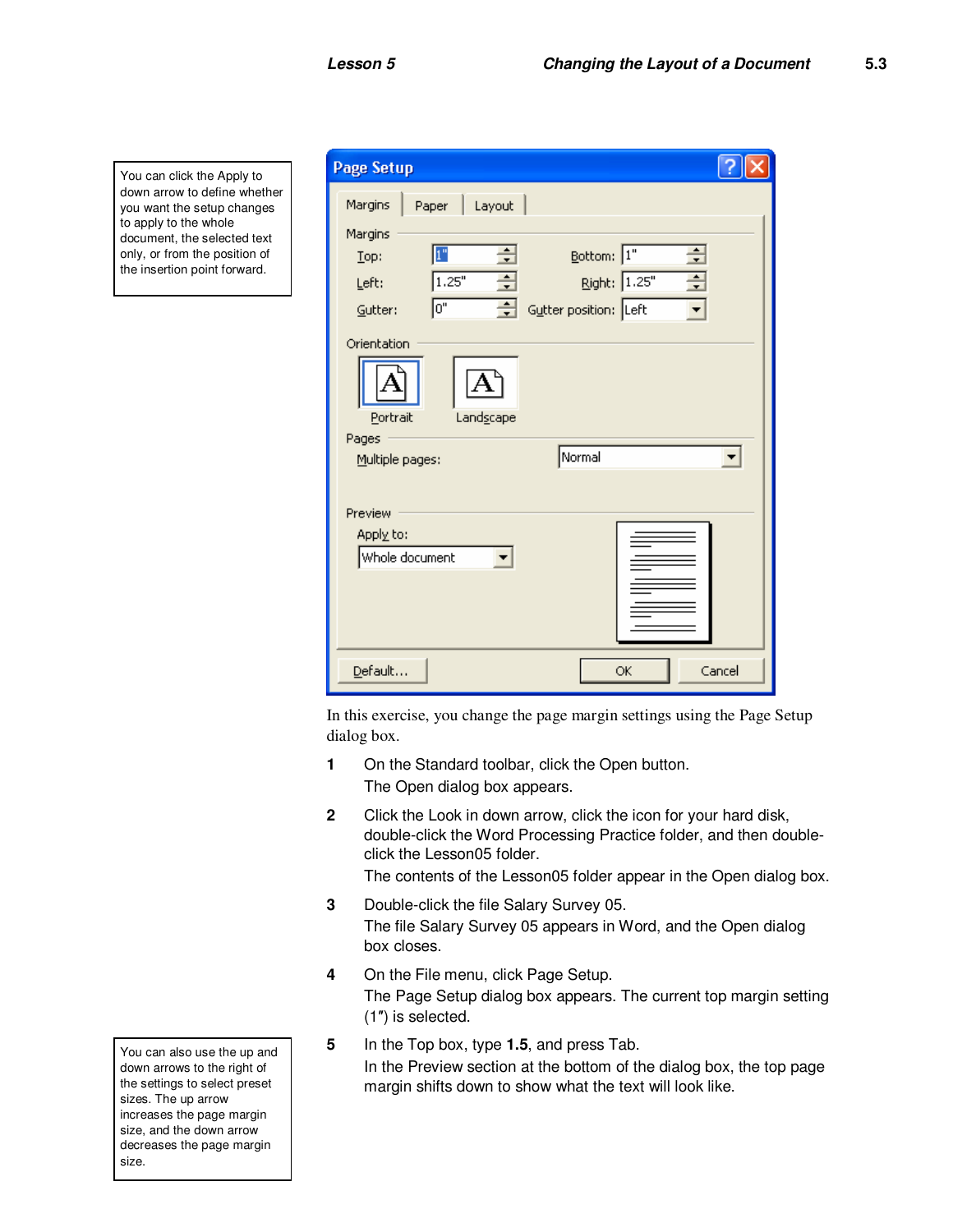- **6** In the Bottom box, type **1.5**, and press Tab. In the Preview section, the bottom page margin shifts up.
- **7** Click OK. The top and bottom page margins are now 1.5 inches instead of 1 inch.
- **8** On the File menu, click Save As. The Save As dialog box is displayed.
- **9** In the File name box, type **Salary Survey 05 Edited**.
- **10** Click Save to save the file in the Lesson05 folder. Word saves the document. Keep this file open for the next exercise.

### Changing Page Margins Using the Ruler

You can also change page margins using the **ruler**. The ruler is a scale shown in the document window that is marked in inches or other units of measurement. A horizontal ruler in **Normal view** and both horizontal and vertical rulers in **Print Layout view** are provided in Word.

To use the ruler, you should use Print Layout view, not the default setting of Normal view, so that you can see the page margin settings relative to the page borders. You use Normal view to edit and format the document, but Normal view doesn't show the page margins relative to the page borders. You can also use Print Preview to view your document as it will be printed, and you can make changes to the margins in this view.

The **horizontal ruler** along the top of the document window shows the left and right page margins as well as the left and right paragraph indents, such as first line and hanging indents (you'll learn more about these indents later in this lesson). Often, the paragraph indents and page margins are the same; however, it's important to recognize that you can adjust the page margins or indents of paragraphs independent of the page margins. The **vertical ruler** along the left edge of the document shows the top and bottom page margin boundaries.

To change page margins using the ruler, you use Print Layout view, which is shown below. This view allows you to see the page margins on the vertical and horizontal rulers. When you position the mouse pointer over the page margin, the mouse pointer appears as a horizontal double-arrow. You can then drag the **first line indent**, hanging indent, left indent, or right indent marker to a new location to reset the page margin. You'll learn more about these indents in this lesson.

There is no visible change to the text in Normal view, which is the currently selected view for the document.

To turn the rulers on or off in Normal view and Print Layout view, on the View menu, click Ruler.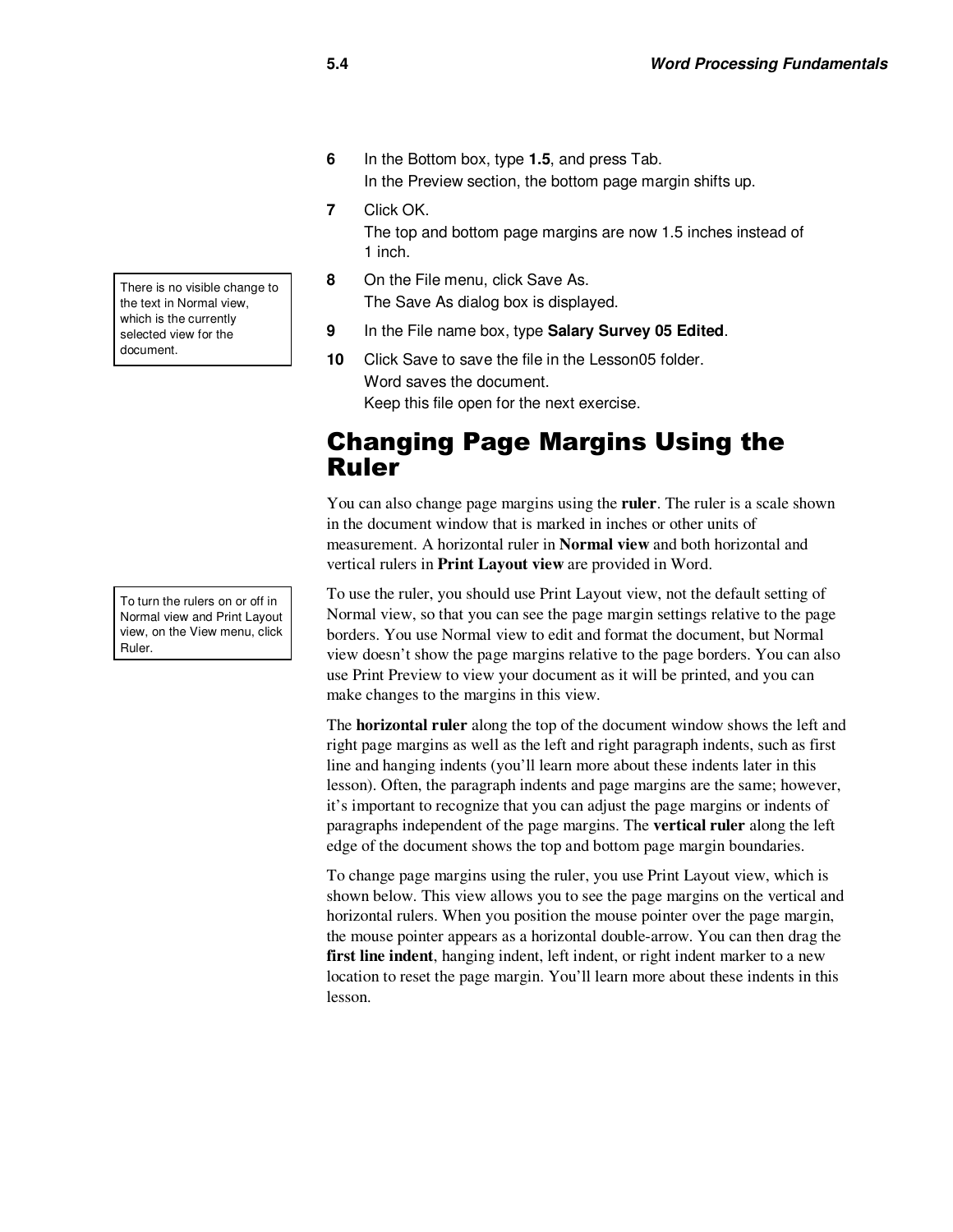To display the page margin measurements as you adjust them, hold down the Alt key as you drag a marker. This technique also allows you to adjust the page margin in smaller increments.

You can also change the document view with the layout buttons along the lower-left edge of the document window.

| ц |  |                                                          |      |          |          |          |          |          |  |
|---|--|----------------------------------------------------------|------|----------|----------|----------|----------|----------|--|
|   |  |                                                          |      |          |          |          |          |          |  |
|   |  |                                                          |      |          |          |          |          |          |  |
|   |  |                                                          |      |          |          |          |          |          |  |
|   |  |                                                          |      |          |          |          |          |          |  |
|   |  |                                                          |      |          |          |          |          |          |  |
|   |  |                                                          |      |          |          |          |          |          |  |
|   |  |                                                          |      |          |          |          |          |          |  |
|   |  |                                                          |      |          |          |          |          |          |  |
|   |  | 2003 UNITED STATES SALARY SURVEY (By selected groupings) |      |          |          |          |          |          |  |
|   |  |                                                          |      |          |          |          |          |          |  |
|   |  | Grouping                                                 | Base | Mean     | 10% 25%  |          | 50%      | 75%      |  |
|   |  | Total                                                    | 578  | \$48,250 | \$33,000 | \$38,500 | \$46,500 | \$55,000 |  |
|   |  |                                                          |      |          |          |          |          |          |  |
|   |  |                                                          |      |          |          |          |          |          |  |

In this exercise, you change the page margins of the document using the ruler.

- **1** On the View menu, click Print Layout. The document is displayed in Print Layout view. The 1.5-inch top page margin setting is reflected on the vertical ruler.
- **2** Position the mouse pointer above the Left Margin marker on the horizontal ruler until the pointer is displayed as a double arrow.

|  |  |  |  |  | $\lambda$ is a property of $\mathbb{R}^{n}$ is a property of the $\lambda$ |  |  |  |
|--|--|--|--|--|----------------------------------------------------------------------------|--|--|--|
|  |  |  |  |  | Left Margin                                                                |  |  |  |

- **3** Hold down the Alt key. The double arrow disappears.
- **4** Drag the marker to the left until the measurement of 6.5″ is displayed in the white portion of the ruler.

 $+ 0.75" - \frac{5}{17}$  $\overrightarrow{13}$   $-1.25$ " The left page margin shifts to the left, and all the text in the document is adjusted. Notice that the tabs and columns in the document are disrupted.

 $-6.5^{\circ} -$ 

**5** Release the Alt key.

 $\Box$ 

**6** Position the mouse pointer over the Right Margin marker until the pointer is displayed as a double arrow.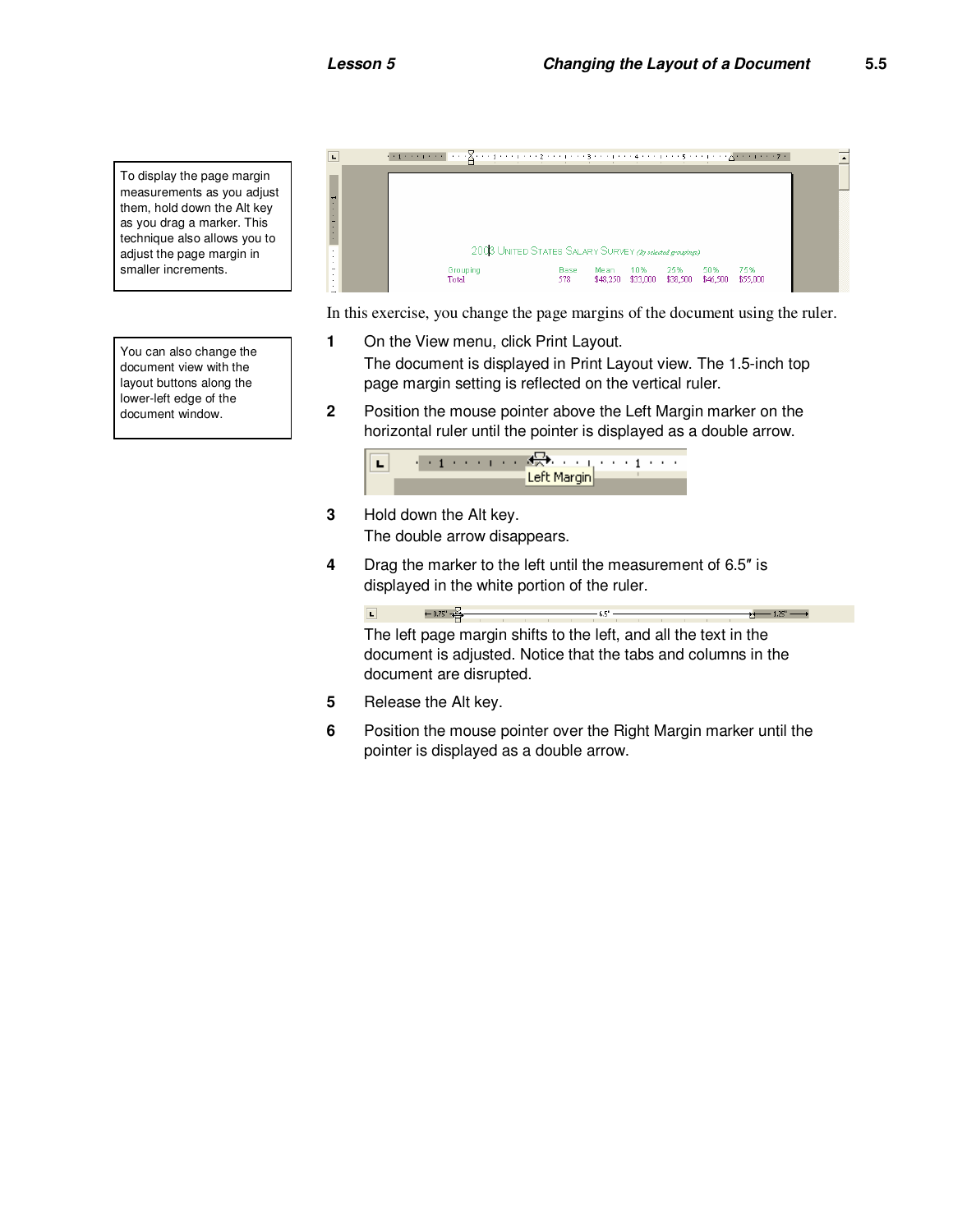- **7** Hold down the Alt key, and drag the marker to the right until the measurement of 7″ is displayed in the white portion of the ruler. The right page margin shifts to the right, and the text is adjusted. Both the left and right page margins are now set at .75 inch.
- **8** Release the Alt key when the page margin is set.
- **9** On the Standard toolbar, click the Save button. Word saves the document. Keep this file open for the next exercise.

# Formatting a Paragraph

Word defines a **paragraph** as any amount of text that ends with a hard return. Each time you press Enter, a **paragraph mark** (a hidden formatting character that designates the end of a paragraph) is inserted into the document. Although you see the actual paragraph mark only if the display of nonprinting characters (or formatting marks) is turned on, the paragraph mark is still present. Even a blank line is considered to be a paragraph because it ends with a hard return.

The formatting that you select for a paragraph is applied to the next paragraph that you type. This process occurs because all formatting associated with a paragraph is stored in the paragraph mark. When you begin a new paragraph, the paragraph takes on the formatting characteristics of the previous paragraph. Alternatively, when you delete a paragraph mark, the preceding paragraph takes on the formatting characteristics of the next paragraph.

Paragraphs are set by default to be single-spaced and left-aligned with no indentation. You change the default paragraph settings for single paragraphs or groups of paragraphs by using the Paragraph dialog box, as shown in the illustration on the following page. To access the Paragraph dialog box, on the Format menu, click Paragraph.

As you enter and edit text, Word inserts special characters or formatting characters—such as spaces, tabs, and paragraph marks into your document. These characters are not printed and do not appear on the screen unless you click the Tools menu, click Options, and select the Formatting Marks check boxes on the View tab or the Show/Hide ¶ button on the Standard toolbar. For more information on using the Show/Hide ¶ button, see Lesson 3, "Using Templates and Wizards."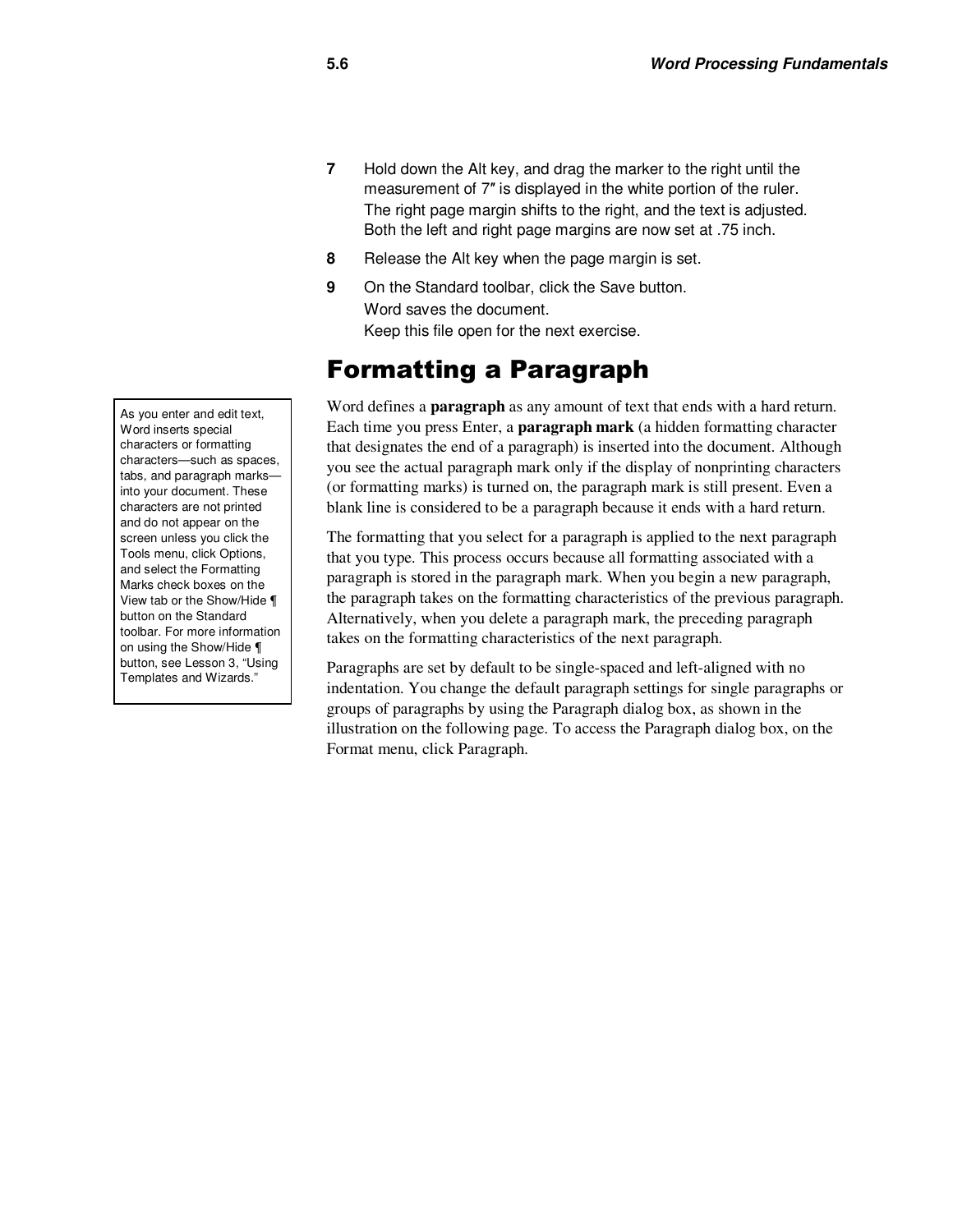| <b>Paragraph</b>              |                                                                                                                                                                                                                                                                                                                                                                                                                                                                                                                                                                                                                                                    |                |           |
|-------------------------------|----------------------------------------------------------------------------------------------------------------------------------------------------------------------------------------------------------------------------------------------------------------------------------------------------------------------------------------------------------------------------------------------------------------------------------------------------------------------------------------------------------------------------------------------------------------------------------------------------------------------------------------------------|----------------|-----------|
| Indents and Spacing           | Line and Page Breaks                                                                                                                                                                                                                                                                                                                                                                                                                                                                                                                                                                                                                               |                |           |
| General<br>Alignment:         | .eft                                                                                                                                                                                                                                                                                                                                                                                                                                                                                                                                                                                                                                               | Outline level: | Body text |
| Indentation                   |                                                                                                                                                                                                                                                                                                                                                                                                                                                                                                                                                                                                                                                    |                |           |
| Left:                         | Ū.                                                                                                                                                                                                                                                                                                                                                                                                                                                                                                                                                                                                                                                 | Special:       | By:       |
| Right:                        | U <sub>n</sub>                                                                                                                                                                                                                                                                                                                                                                                                                                                                                                                                                                                                                                     | (none)         | ≛         |
| Spacing                       |                                                                                                                                                                                                                                                                                                                                                                                                                                                                                                                                                                                                                                                    |                |           |
| Before:                       | 0 pt                                                                                                                                                                                                                                                                                                                                                                                                                                                                                                                                                                                                                                               | Line spacing:  | At:       |
| After:                        | 10 pt                                                                                                                                                                                                                                                                                                                                                                                                                                                                                                                                                                                                                                              | Single         | ÷         |
|                               | Don't add space between paragraphs of the same style                                                                                                                                                                                                                                                                                                                                                                                                                                                                                                                                                                                               |                |           |
| Preview<br>Previous Porograph | Previous Palagraph Previous Palagraph Previous Palagraph Previous Palagraph Previous<br>Paagiaph Picviaus Paagiaph Picviaus Paagiaph Picviaus Paagiaph Picviaus Paagiaph<br>(cganguage states SALARY SURVEY (87 selected groupings)<br>Following Pangingh Following Pangingh Following Pangingh Following Pangingh<br>Following Pangingh Following Pangingh Following Pangingh Following Pangingh<br>Following Pasgraph Following Pasgraph Following Pasgraph Following Pasgraph<br>Following Pangingh Following Pangingh Following Pangingh Following Pangingh<br>Following Paisgioph Following Paisgioph Following Paisgioph Following Paisgioph |                |           |
| Tabs                          |                                                                                                                                                                                                                                                                                                                                                                                                                                                                                                                                                                                                                                                    | OK             | Cancel    |

As with most Word formatting commands, you either select the paragraphs that you want changed and then apply formatting, or apply the formatting first and then type the desired text.

You can use the Indents and Spacing tab of the Paragraph dialog box to use and modify **alignment** and indentation:

| Alignment   | The arrangement of text in fixed or predetermined positions.<br>If the paragraph is left-aligned, all the text in the paragraph<br>will begin on the left side of the document.                                                                                                                                                                           |
|-------------|-----------------------------------------------------------------------------------------------------------------------------------------------------------------------------------------------------------------------------------------------------------------------------------------------------------------------------------------------------------|
| Indentation | Determines the position text is moved in from the page<br>margin. You can also specify positions for hanging indents<br>(indenting all but the first line of a paragraph to the same<br>point) and first line indents (only indenting the first line of a<br>paragraph) by clicking the Special down arrow and then<br>selecting the desired indent type. |

To format only one paragraph, click anywhere in that paragraph. To format multiple paragraphs, first select the paragraphs that will be affected.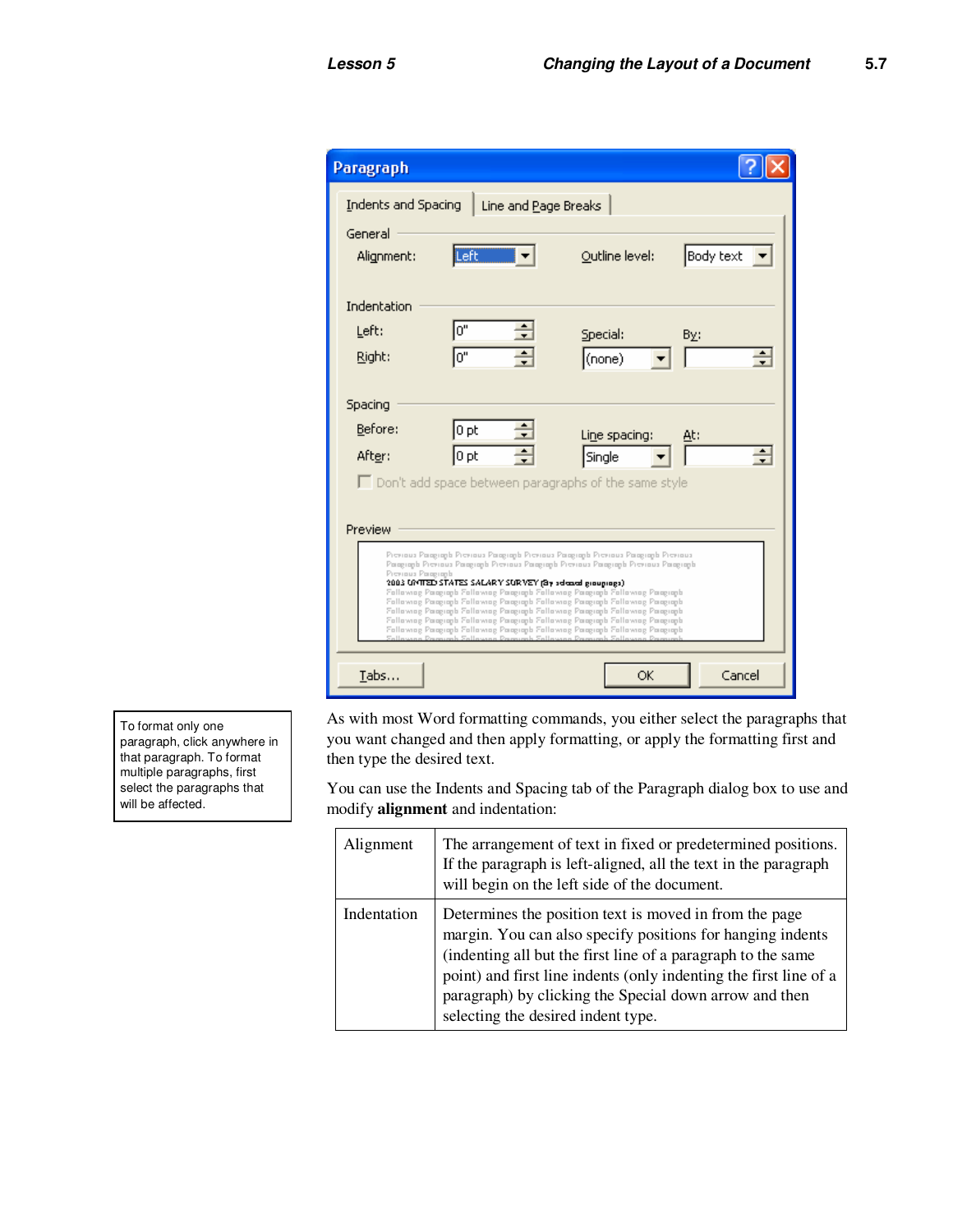In this exercise, you change paragraph spacing and create hanging indents using the Paragraph dialog box.

- **1** Scroll to the heading Salary Percentiles and select the heading and all the text under the heading.
- **2** On the Format menu, click Paragraph. The Paragraph dialog box appears.
- **3** Click the Indents and Spacing tab, if necessary.
- **4** In the Spacing section, in the After box, click the up arrow twice. The paragraph spacing is changed to 12 points, and a preview of the change is shown in the Preview section.

| <b>Paragraph</b>                                   |                                                                                                                                                                                                                                                                                                                                                                                                                                                                                                      |                |           |
|----------------------------------------------------|------------------------------------------------------------------------------------------------------------------------------------------------------------------------------------------------------------------------------------------------------------------------------------------------------------------------------------------------------------------------------------------------------------------------------------------------------------------------------------------------------|----------------|-----------|
| Indents and Spacing                                | Line and Page Breaks                                                                                                                                                                                                                                                                                                                                                                                                                                                                                 |                |           |
| General<br>Alignment:                              | Left                                                                                                                                                                                                                                                                                                                                                                                                                                                                                                 | Outline level: | Body text |
| Indentation                                        |                                                                                                                                                                                                                                                                                                                                                                                                                                                                                                      |                |           |
| Left:                                              | $0$ "                                                                                                                                                                                                                                                                                                                                                                                                                                                                                                | Special:       | By:       |
| Right:                                             | 0"                                                                                                                                                                                                                                                                                                                                                                                                                                                                                                   | (none)         |           |
| Spacing<br>Before:<br>After:                       | 0 <sub>pt</sub><br>$12$ pt                                                                                                                                                                                                                                                                                                                                                                                                                                                                           | Line spacing:  | At:<br>÷  |
|                                                    | $\Box$ Don't add space between paragraphs of the same style                                                                                                                                                                                                                                                                                                                                                                                                                                          | Single         |           |
| Preview<br>Previous Paragraph<br>SALARY PERCENTLES | Previous Palagraph Previous Palagraph Previous Palagraph Previous Palagraph Previous<br>Pangingh Picvinus Pangingh Picvinus Pangingh Picvinus Pangingh Picvinus Pangingh<br>Following Pangraph Following Pangraph Following Pangraph Following Pangraph<br>Following Pasgraph Following Pasgraph Following Pasgraph Following Pasgraph<br>Following Paignaph Following Paignaph Following Paignaph Following Paignaph<br>Following Pangingh Following Pangingh Following Pangingh Following Pangingh |                |           |
| Tabs                                               |                                                                                                                                                                                                                                                                                                                                                                                                                                                                                                      | OK             | Cancel    |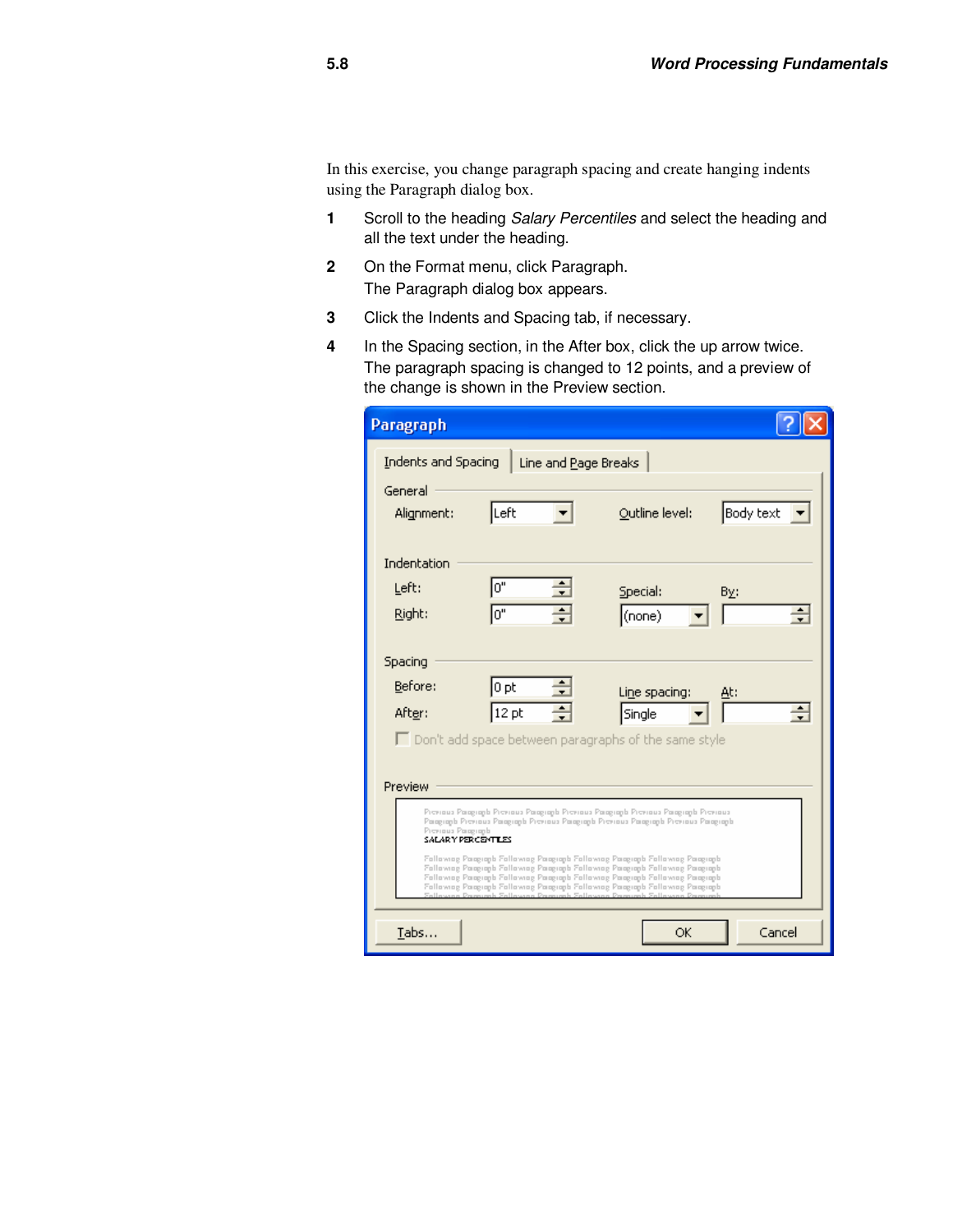**5** Click OK, and click anywhere to deselect the text. The Paragraph dialog box closes, and 12 points of space are added after each paragraph in the document.



- **6** In the same section of the Word document, select the definitions under the text The following definitions pertain to….
- **7** On the Format menu, click Paragraph. The Paragraph dialog box appears.
- **8** Click the Special down arrow in the Indentation section, click Hanging, and then click OK. Word creates a hanging indent for the definition paragraphs, where the first line hangs farther out from the following lines. The default value for a hanging indent is 0.5 inch, which is what you use for this exercise.

You don't have to select all text in every paragraph before you apply a paragraph format. You need to include only part of the first and last paragraphs in the selection. The formatting that you apply still affects all the partially selected paragraphs.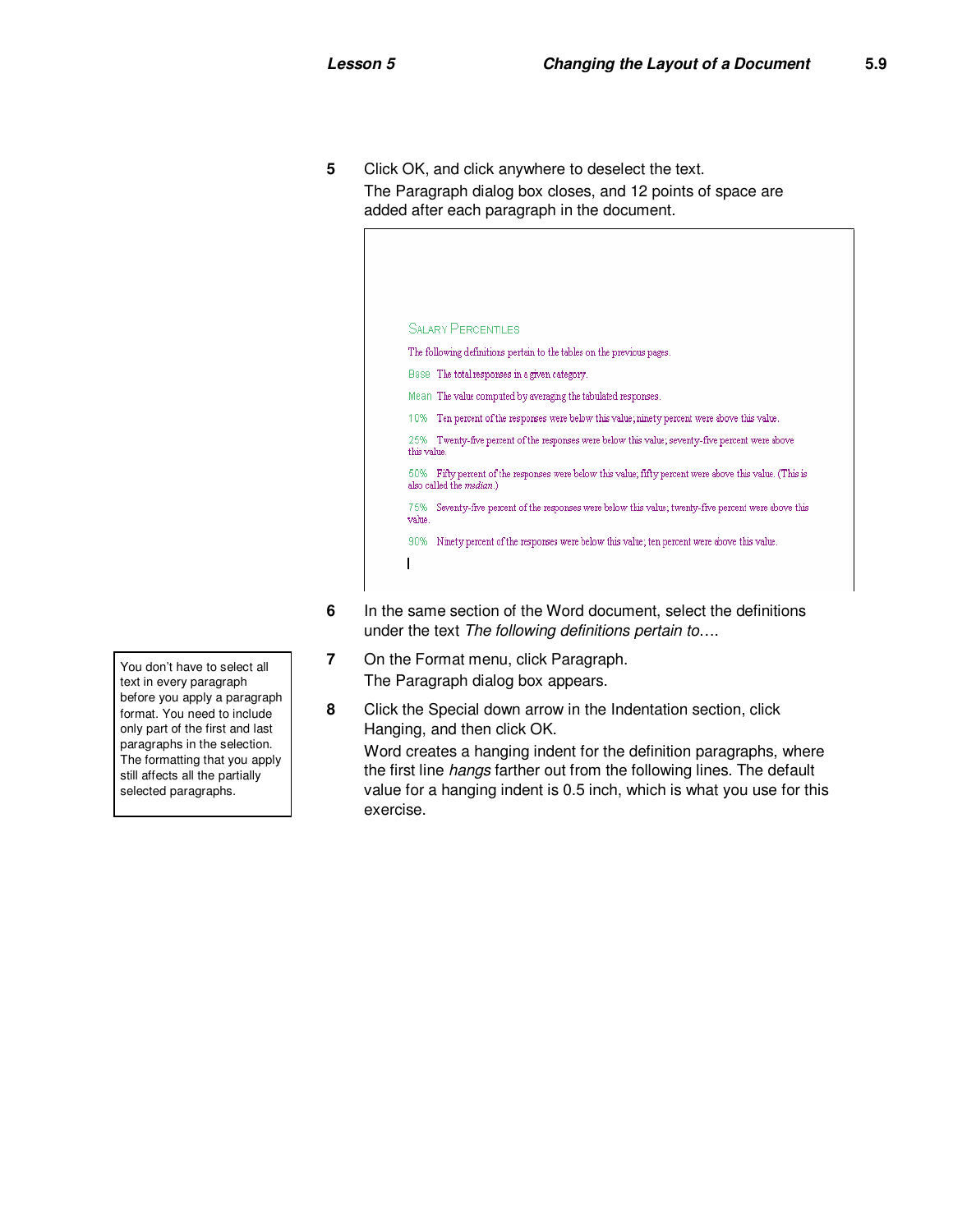**9** Click anywhere in the document to deselect the text.



**10** On the Standard toolbar, click the Save button.

Word saves the document. Keep this file open for the next exercise.

# Indenting Text Using the Ruler

To quickly create a hanging or first line indent, you can use the ruler. The ruler contains markers for both of these indents, as well as a right indent, as displayed here.

 $\overline{L}$ 

You begin indenting paragraphs by selecting the text and dragging the appropriate marker to the desired position on the ruler.

| Τo                         | Do this                                                            |
|----------------------------|--------------------------------------------------------------------|
| Fully indent a section     | Drag the Left Indent marker. All three formatting<br>markers move. |
| Indent only the first line | Drag the First Line Indent marker only.                            |
| Create a hanging indent    | Drag the Hanging Indent marker only.                               |

In this exercise, you change indent settings using the ruler.

**1** Under the sentence The following definitions pertain to…, select the seven definition paragraphs.

Be precise with the mouse while working with the ruler because it is easy to click and drag the wrong marker. Take your time and make sure that you grab the right marker by checking the ScreenTip. If you find that you dragged the wrong marker and your text is indented incorrectly, press Ctrl+Z to undo the change before you try again.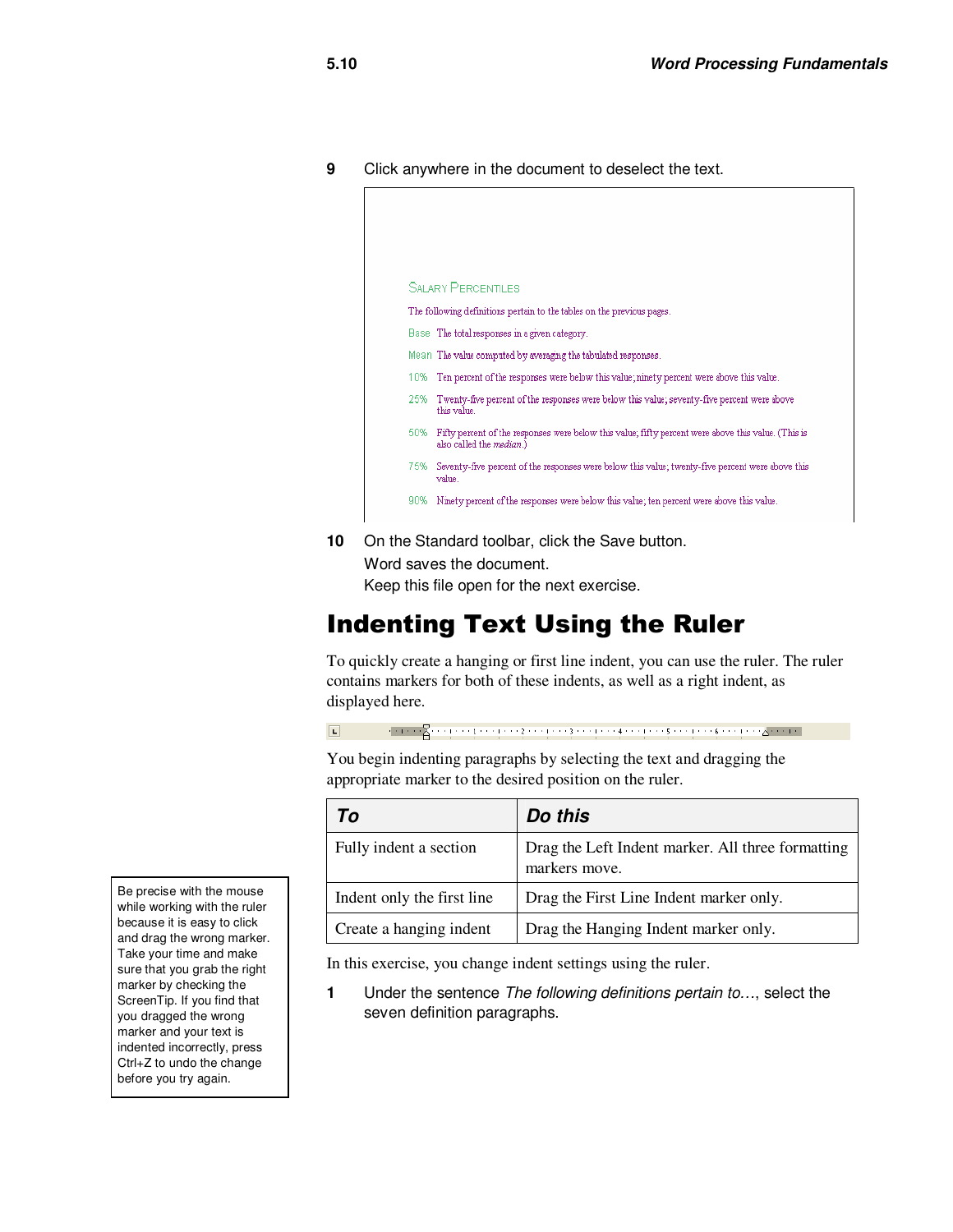**2** Position the mouse pointer over the Hanging Indent marker on the ruler (the bottom triangle).

The ScreenTip Hanging Indent appears.



- **3** Hold down the Alt key, and drag the Hanging Indent marker to the right until a measurement of .75" appears to the left of the marker. Release the mouse button, but do not deselect the text. The paragraphs are indented 0.75 inch from the first line of each paragraph.
- **4** Release the Alt key.
- **5** With the definition paragraphs still selected, drag the Left Indent marker (the square) to the 2-inch mark on the ruler. Notice that all three formatting markers move and the paragraphs are fully indented.
- **6** With the definition paragraphs still selected, drag the right Indent marker (the triangle on the lower-right side of the ruler) to the 5.5 inch mark on the ruler.

The right margin of the selected text moves to the left.

**7** Click anywhere to deselect the text.

| <b>SALARY PERCENTILES</b> |                                                                                                                                            |
|---------------------------|--------------------------------------------------------------------------------------------------------------------------------------------|
|                           | The following definitions pertain to the tables on the previous pages.                                                                     |
| Base                      | The total responses in a given category.                                                                                                   |
| Mean                      | The value computed by averaging the tabulated<br>responses.                                                                                |
| 10%                       | Ten percent of the responses were below this value;<br>ninety percent were above this value.                                               |
| 25%                       | Twenty-five percent of the responses were below<br>this value; seventy-five percent were above this<br>value.                              |
| 50%                       | Fifty percent of the responses were below this<br>value; fifty percent were above this value. (This is<br>also called the <i>median</i> .) |
| 75%                       | Seventy-five percent of the responses were below<br>this value; twenty-five percent were above this<br>value.                              |
| 90%                       | Ninety percent of the responses were below this<br>value; ten percent were above this value.                                               |

- **8** Scroll through the document to view the various paragraph formats.
- **9** On the Standard toolbar, click the Save button. Word saves the document. Keep this file open for the next exercise.

Although you don't need to hold down the Alt key when you drag one of the paragraph markers, doing so allows you to see the measurement that you want to set.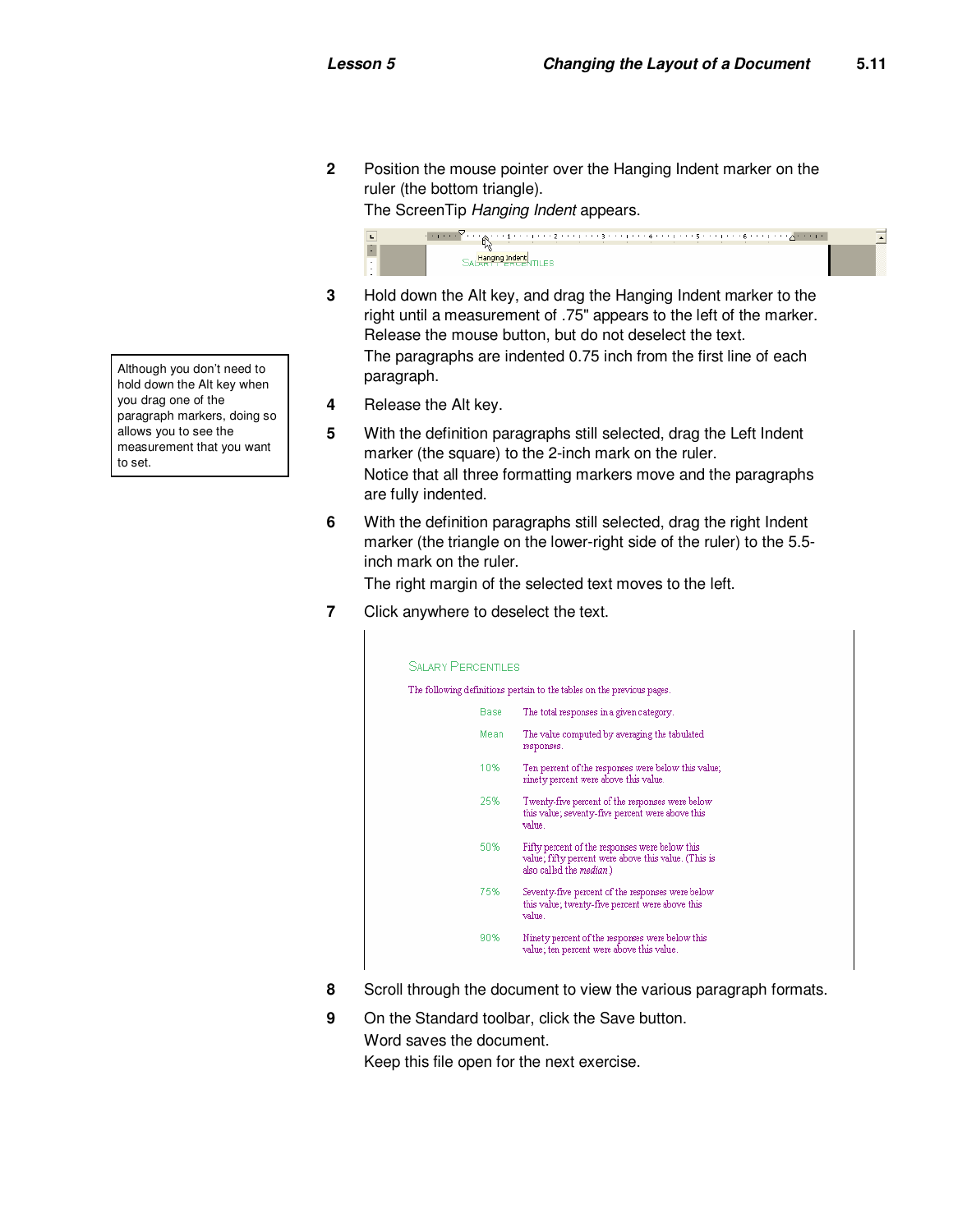# Changing Tab Settings

Word automatically left-aligns tab stops and spaces them at every half inch. Each time that you press the Tab key, the insertion point moves to the next tab stop on the current line. Unless you specify otherwise, Word inserts a left tab stop each time that you press Tab. A left tab aligns text at a specific distance from the left page margin. The following table explains the types of tabs that are available. You can change the tab alignment by clicking the Tab button to the left of the horizontal ruler or by clicking Tabs on the Format menu and clicking the desired alignment option in the Tabs dialog box.

| Tab Type | <b>Button</b> | <b>Effect</b>                                      |
|----------|---------------|----------------------------------------------------|
| Left.    |               | Aligns text to the right of the tab.               |
| Right    | л             | Aligns text to the left of the tab.                |
| Center   |               | Centers text on either side of the<br>tab.         |
| Decimal  | Ŀ             | Aligns numbers along a common<br>decimal position. |
| Bar      |               | Inserts a vertical bar at the tab<br>stop.         |

While automatic spacing between tab stops might be acceptable for most documents that you create, you have the option of changing the spacing. For example, if you are working on a document that has several columns of data, you can change the tab settings so that the data is spaced evenly and is legible on the page. When you use tabs, you might find that the columns created are not always wide enough to accommodate your text.

In this exercise, you widen columns using the Tabs dialog box to change tab settings.

- **1** Scroll to the heading Median U.S. Salary by Two-Digit Zip Codes, and select all the zip code lines below the heading (from  $O<sub>1</sub>$  through 98).
- **2** On the Format menu, click Tabs. The Tabs dialog box appears.
- **3** In the Tab stop position box, type **1**.

If you have problems selecting the text, click to the left of the first line 01 MA \$51,920, hold down the Shift key, and then select this line. Release both the Shift key and the mouse button. Scroll down to line number 98. Notice that as you scroll, line 01 remains selected. When you reach line number 98, press Shift and select this line. Word automatically selects lines 02 through 97 for you.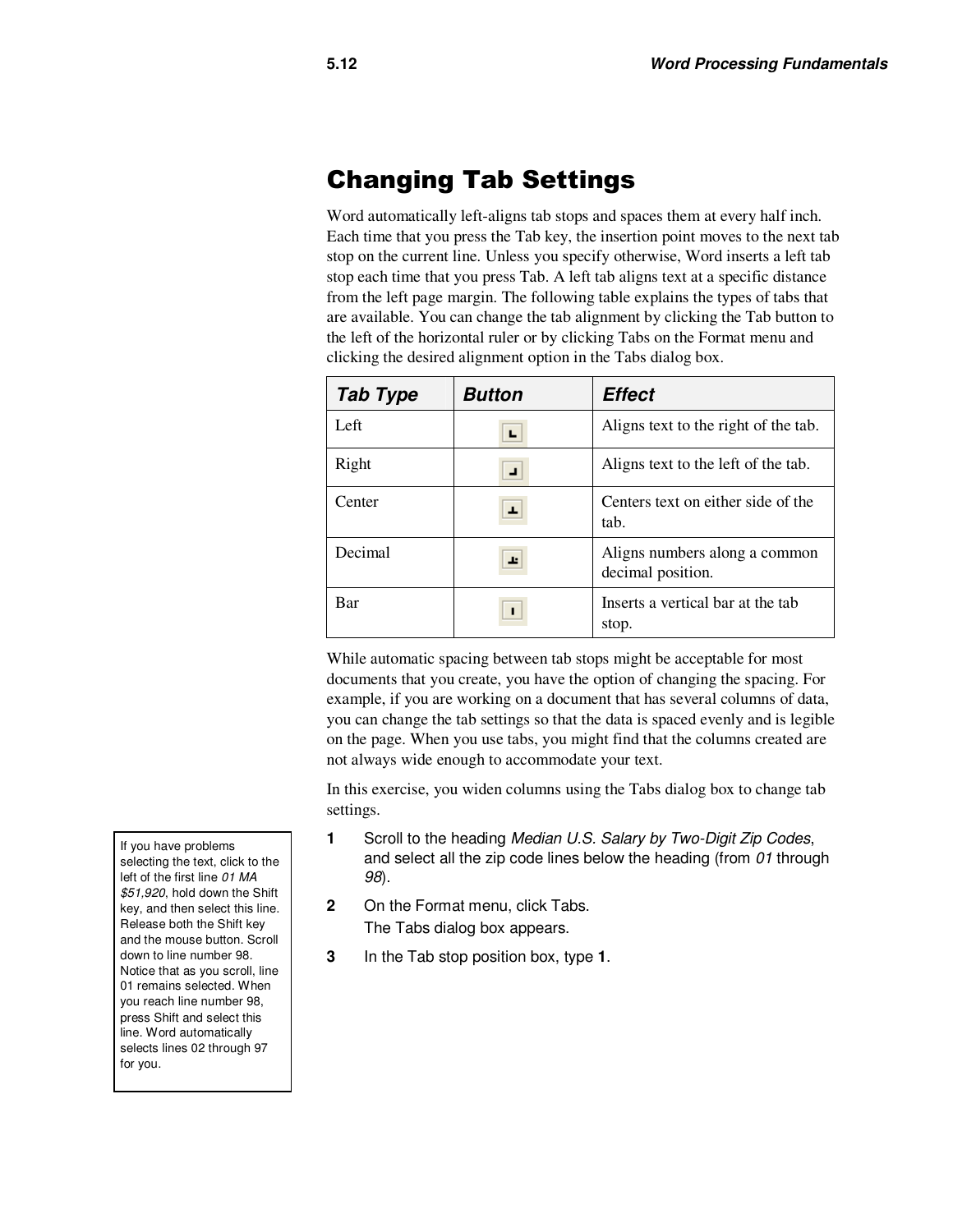**4** Click the Set button.

The tab is set, and the tab position number appears in the Tab stop position list.

| <b>Tabs</b>              |                    |                            |                          |
|--------------------------|--------------------|----------------------------|--------------------------|
| Tab stop position:<br>1" |                    | Default tab stops:<br>0.5" |                          |
| $1^{\overline{0}}$       |                    |                            | Tab stops to be cleared: |
| Alignment                |                    |                            |                          |
| $C$ Left                 | $\subseteq$ Center |                            | $\subseteq$ Right        |
| © Decimal                | © <u>B</u> ar      |                            |                          |
| Leader                   |                    |                            |                          |
| $\odot$ 1 None<br>0.4    | $\odot$ 2          |                            | േള -------               |
| Set                      |                    | Clear                      | Clear All                |
|                          |                    | ОК                         | Cancel                   |

- **5** Type **2.5**, and click the Set button. The second tab is set, and the tab position number appears in the Tab stop position list.
- **6** Click OK to close the Tabs dialog box. As shown in the illustration on the following page, the columns of information are neatly spaced and aligned according to the tab stops that you just inserted.
- **7** Click anywhere on the page to deselect the text. Keep this file open for the next exercise.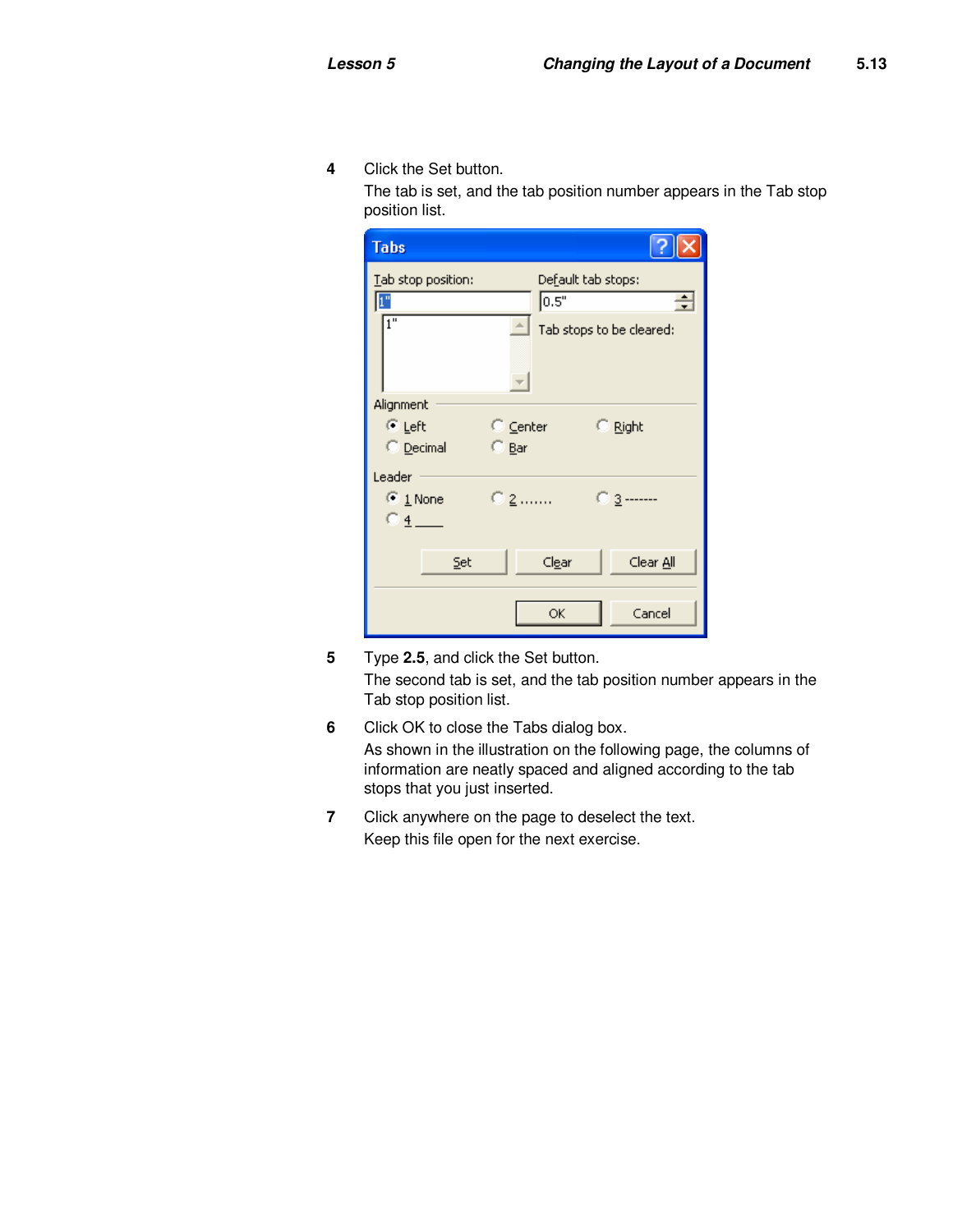

### Setting and Clearing Specific Tab **Stops**

When making lists, charts, or other highly formatted sections of text, it can be helpful to create tabs at special intervals to break up information in a visually appealing way. The type of tab alignment that you select in the Alignment section of the Tabs dialog box determines how the text is aligned at that tab stop. There are five types of tab stops available in Word.

You can also create a **leader tab**, which is displayed as a row of dots from the insertion point to the next tab stop. Leader tabs can be left-aligned, rightaligned, centered, or decimal-aligned as well. You might have seen a leader tab before in a ledger or on a bill, where the *total* line has a row of dots leading to the total of the bill to distinguish it from other entries that are above the leader tab.

You set and clear tabs using the Tabs dialog box. Here you can set one or multiple tabs, determine the alignment of the text to the tab stop, or clear all existing tabs.

In this exercise, you set tabs using the Tabs dialog box. You then enter text to see the results of the tabs that you add, and you clear a tab setting.

- **1** Press Ctrl+End to move the insertion point to the end of the document.
- **2** On the Format menu, click Tabs. The Tabs dialog box appears.
- **3** In the Tab Stop Position box, type **1**, and click the Set button.
- **4** In the Tab Stop Position box, type **3**, and click the Set button.
- **5** In the Tab Stop Position box, type **4**.

You can also select the type of tab and insert tab stops using the horizontal ruler, which is explained later in this lesson.

If you intend to set a lot of custom tabs, it is best to clear the defaults first. To clear the defaults, in the Tabs dialog box, click the Clear All button before setting the custom tabs. If you leave the default tabs you have to press the Tab key more often.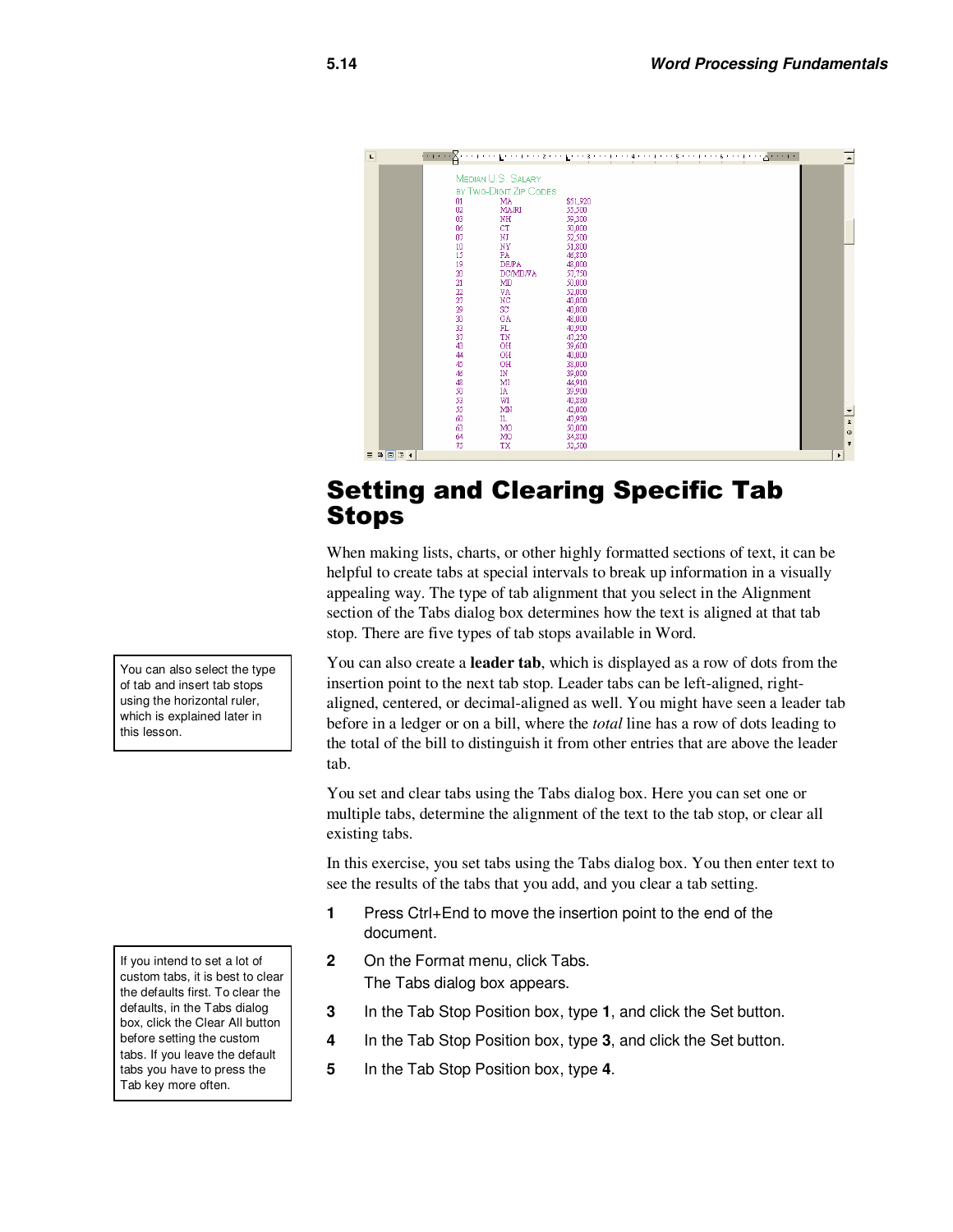**6** In the Alignment section, click the Decimal option, click the Set button, and then click OK.

Two left-aligned tabs and a decimal tab are displayed on the ruler, and the Tabs dialog box closes.

 $\Box$ 

- **7** Press Tab, type **Employment Level**, and press Tab again.
- **8** Type **Base**, and press Tab.
- **9** Type **Mean**, and press Enter. The headings appear as you type.
- **10** To enter the first line of information, press Tab, and type the following, pressing Tab between each entry and Enter after the last entry.

**Entry**

**52** 

#### **\$36,100.00**

The information for the first line in the table is entered.

**11** Press Tab, and type the following, pressing Tab between each entry and Enter after the last entry.

**Mid Level**

**207** 

#### **\$42,410.00**

The information for the second line in the table is entered. Notice that the number is aligned at the decimal point rather than at the default left.

**12** Press Tab, and type the following, pressing Tab between each entry.

**Senior Level**

#### **186**

#### **\$55,500**

Press Enter. Notice that even though you didn't type a decimal point in the number, it is still aligned properly with the other numbers.



- 13 On the Format menu, click Tabs.
- **14** Click the 3" setting in the Tab stop position list, and click the Clear button.

The 3" tab setting is cleared.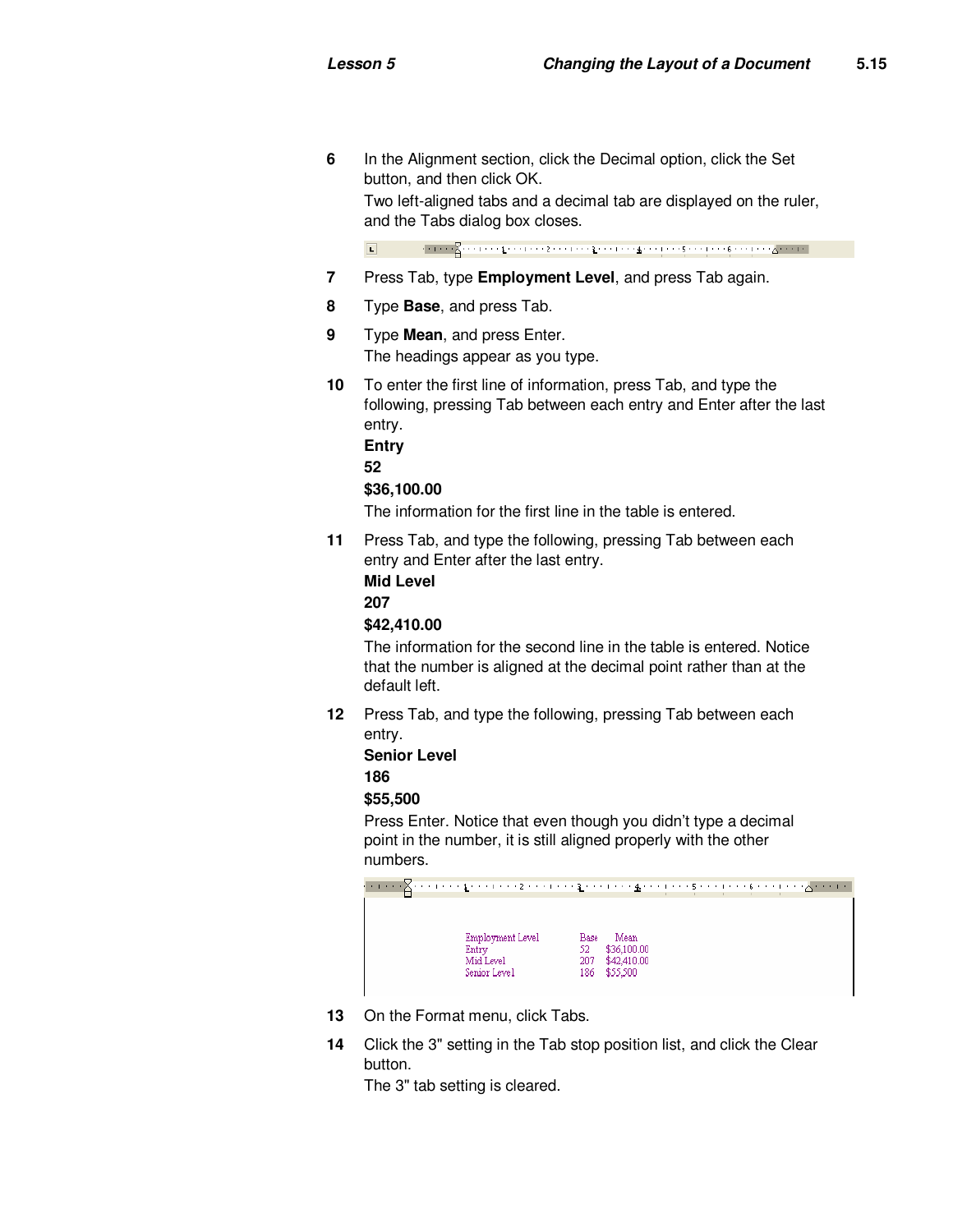- **15** Notice that Word automatically selected the 4" setting in the Tab Stop Position list. Now that the 4" setting is selected, click the 2 option in the Leader section.
- **16** Click the Set button, and click OK.
- **17** Press Tab, and type **Average**.
- **18** Press Tab, and type **\$44,670**. The space before the second tab is filled with leader dots.
- **19** On the Standard toolbar, click the Save button. Word saves the document. Keep this file open for the next exercise.

### Using the Ruler to Set and Clear Tab **Stops**

You can also quickly set and clear tab stops using the ruler. This tactic works well when you want to set tab stops visually by lining them up with the text below, rather than specifying a set number at which to place the stops.

To set a tab stop using the ruler, you select the paragraph(s) to be affected. Then you click the Tab Align button at the far left side of the ruler to specify the tab alignment type. Click the ruler at the desired position to place the tab stop marker. A tab stop marker appears at that position.

In this exercise, you enter more text and set tabs using the ruler.

- **1** Click to position the insertion point after the last  $\theta$  in the number \$55,500 and press Enter two times.
- **2** Type the following four lines of information, using the Tab key to move to each tab setting and press Enter after each line. Press Tab and type:

| Age         | <b>Base</b> | Mean     |
|-------------|-------------|----------|
| 20-29       | 82          | \$37,800 |
| $30-44$     | 178         | \$47.290 |
| 45 and over | 200         | \$50,440 |

Now that there is more text on your screen, the results of the alignment settings are apparent.



You can also use the Tab Align button to set the first line indent and the hanging indent. Click the Tab Align button until the First Line Indent or Hanging Indent symbol appears. Then on the ruler, click the position where you want to set the indent.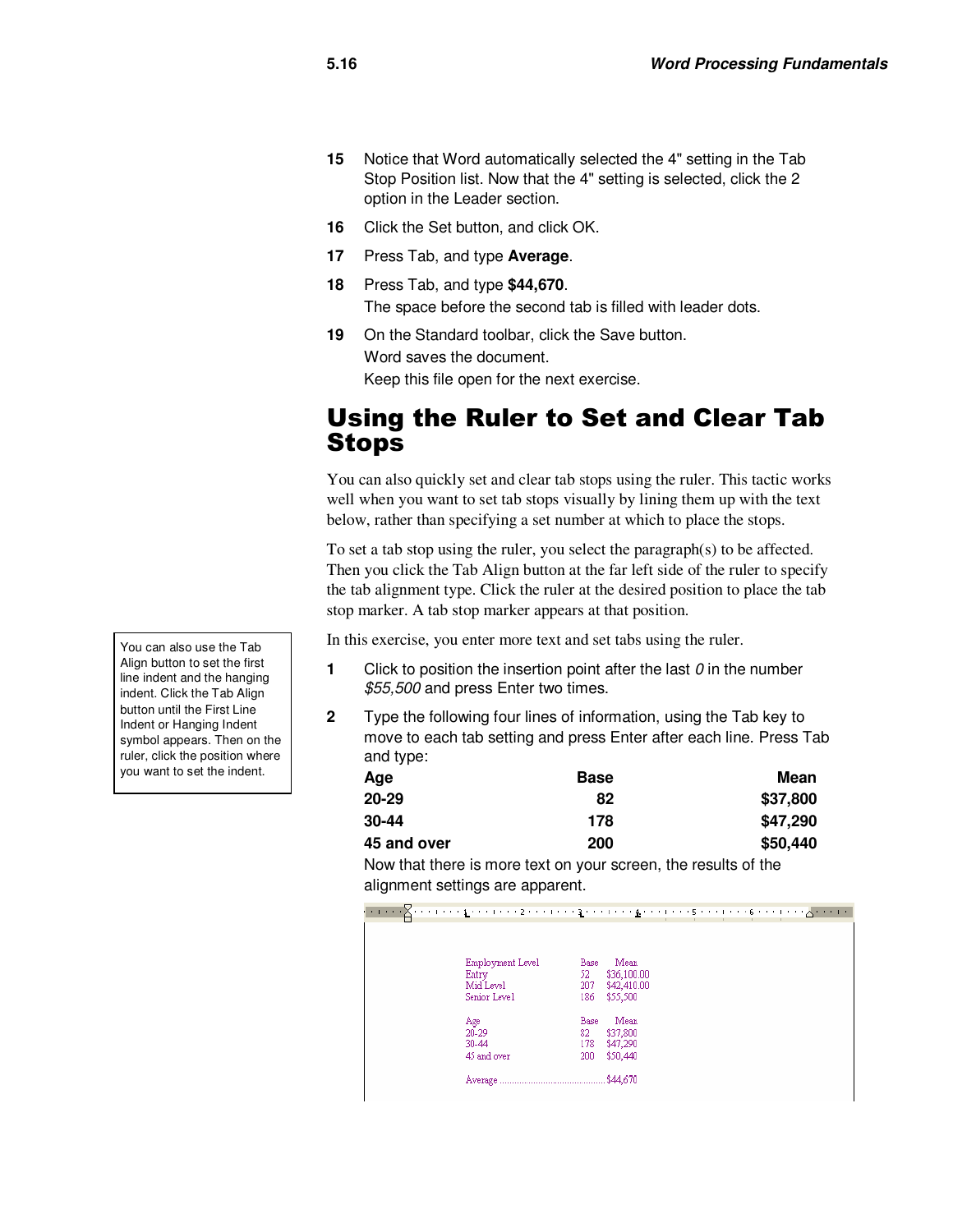- **3** Select all the rows of text on this page, except for the row labeled Average, which is the last row.
- **4** Drag the second tab marker (located on the 3-inch mark) off the ruler.

The tab is cleared and the text shifts.

- **5** On the left side of the ruler, click the Tab Align button, which now appears as the Left Tab button on the ruler. The Tab Align button changes to a Center Align button.
- **6** Click the ruler at the 3-inch mark. A centered tab is set, and the text is realigned.
- **7** Click anywhere to deselect the text.

|             | Employment Level | Base | Mean        |  |  |  |
|-------------|------------------|------|-------------|--|--|--|
| Entry       |                  | -52  | \$36,100.00 |  |  |  |
| Mid Level   |                  | 207  | \$42,410.00 |  |  |  |
|             | Senior Level     | 186  | \$55,500    |  |  |  |
| Age         |                  | Base | Mean        |  |  |  |
| 20-29       |                  | 82   | \$37,800    |  |  |  |
| 30-44       |                  | 178  | \$47,290    |  |  |  |
| 45 and over |                  | 200  | \$50,440    |  |  |  |
|             |                  |      | \$44,670    |  |  |  |

**8** On the Standard toolbar, click the Save button. Word saves the document. Keep this file open for the next exercise.

# Inserting a Page Number

When you create a document that has more than one page, you might consider using page numbers to mark each page. Using page numbers comes in handy when you are presenting the document to other people. The people reading your document do not know the information inside out, like you do. So instead of telling them to find the paragraph "under the picture toward the middle of the document," simply tell them to "turn to page six and read the paragraph under the picture." Page numbers also come in handy when you are creating a lengthy document. Page numbers allow you to keep the document in order, especially if you print random pages from the document or make edits. Page numbers remind you of where you are in the document.

You can add page numbers to a document using the Page Numbers command on the Insert menu. By default, page numbers are displayed at the lower-right corner of each page. You can change the page number position to either the top or bottom of the page, and then you can specify the left, right, or middle of the page. You also have the option to show a page number only on the first page.

If you are using Normal view, you won't be able to view any page numbers that you insert. You can, however, view the page numbers in Print Preview or Print Layout view.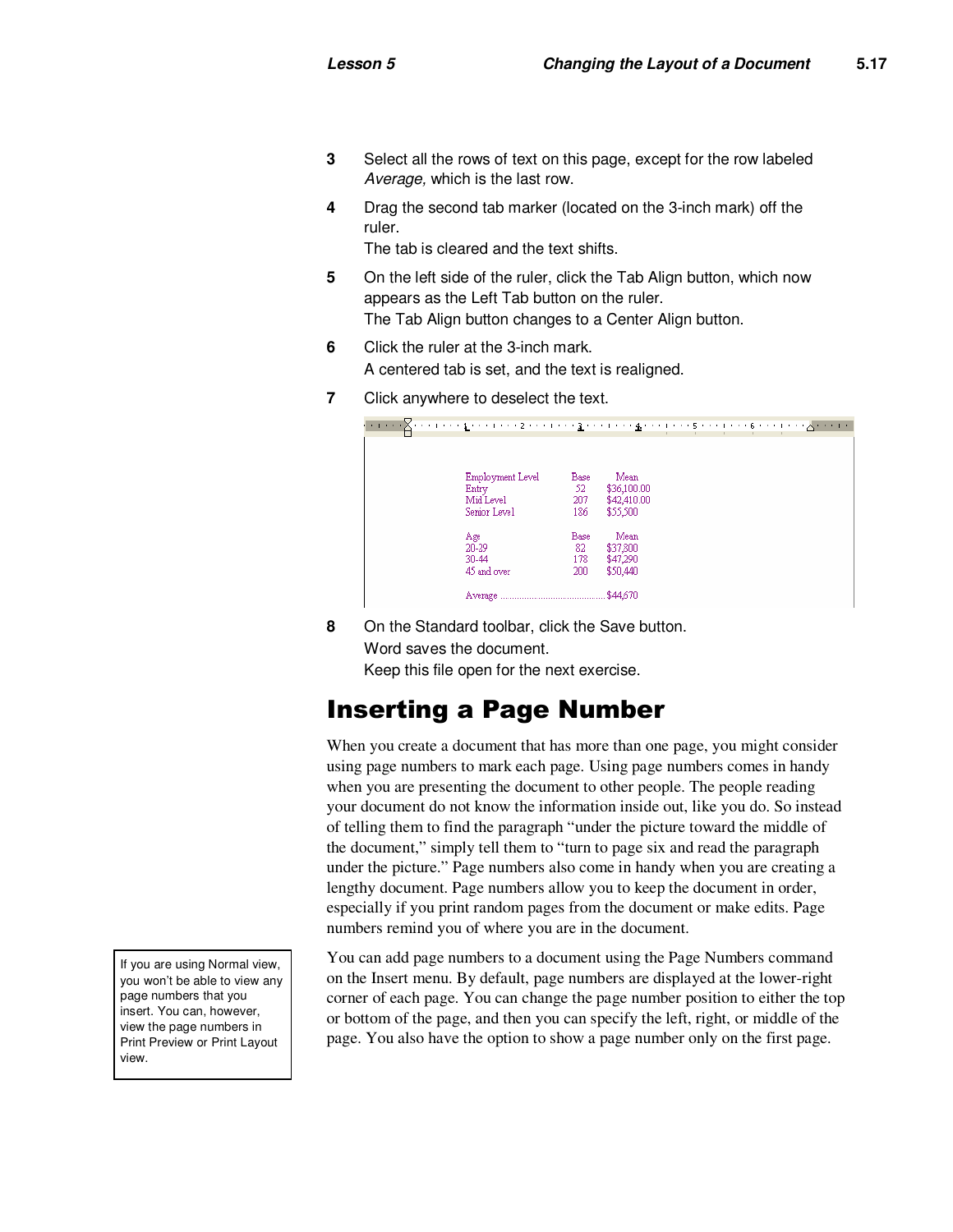In this exercise, you add page numbers to the document.

- **1** Press Ctrl+Home to move the insertion point to the top of the document.
- **2** On the Insert menu, click Page Numbers.

The Page Numbers dialog box appears, and the page number's current position is displayed in the Preview section.

| <b>Page Numbers</b>                                              |              |
|------------------------------------------------------------------|--------------|
| Position:<br>Bottom of page (Footer)<br>▼<br>Alignment:<br>Right | Preview      |
| Show number on first page<br>Format                              | Cancel<br>ОK |

- **3** Click the Alignment down arrow, and click Center. The page number is centered in the sample in the Preview section.
- **4** Click OK, and scroll down to the bottom of the page to view the page number.

The document is switched to Page Layout view automatically, so that you can see the page number you have added to the footer. Keep this file open for the next exercise.

|                     |                         | Salary Survey 05 Edited.doc - Microsoft Word |                                                  |         |                 |                    |                                                                                                                                                                                                                                                                                                                                                                        |                  |                  |                  |                  | F                                          |
|---------------------|-------------------------|----------------------------------------------|--------------------------------------------------|---------|-----------------|--------------------|------------------------------------------------------------------------------------------------------------------------------------------------------------------------------------------------------------------------------------------------------------------------------------------------------------------------------------------------------------------------|------------------|------------------|------------------|------------------|--------------------------------------------|
| File                | Edit                    | View Insert Format                           |                                                  |         |                 | Tools Table Window | Help                                                                                                                                                                                                                                                                                                                                                                   |                  |                  |                  |                  | How do I use the Office As: $\star$ X      |
| D                   | Ê                       | $B$ and $B$ b. $\mathbb{R}$                  |                                                  |         |                 |                    | <b>↓ 4 8 3 メ わ - ~ - ↓ 毎 田 田 园 目 あ   エ 15 *</b>                                                                                                                                                                                                                                                                                                                        |                  |                  |                  | $-2$ .           |                                            |
| A                   |                         | Normal + Arial, + Arial                      |                                                  |         |                 |                    | $\bullet$ 16 $\bullet$ B $I$ U $\boxed{\equiv}$ $\equiv$ $\equiv$ $\equiv$ $\left  \equiv \right $ $\equiv$ $\equiv$ $\frac{1}{2}$ $\equiv$ $\frac{1}{2}$ $\equiv$ $\frac{1}{2}$ $\equiv$ $\frac{1}{2}$ $\equiv$ $\frac{1}{2}$ $\equiv$ $\frac{1}{2}$ $\equiv$ $\frac{1}{2}$ $\equiv$ $\frac{1}{2}$ $\equiv$ $\frac{1}{2}$ $\equiv$ $\frac{1}{2}$ $\equiv$ $\frac{1}{$ |                  |                  |                  |                  |                                            |
| Ŧ                   |                         |                                              |                                                  |         |                 |                    |                                                                                                                                                                                                                                                                                                                                                                        |                  |                  |                  |                  |                                            |
| ٠                   |                         |                                              | Female                                           |         |                 | 396                | 47,540                                                                                                                                                                                                                                                                                                                                                                 | 33,000           | 38,000           | 45,330           | <b>55,000</b>    |                                            |
| Ì<br>4              |                         |                                              | Male                                             |         |                 | 180                | 49,690                                                                                                                                                                                                                                                                                                                                                                 | 33,800           | 39,000           | 49,500           | 58,000           |                                            |
| ä,                  |                         |                                              | Age                                              |         |                 |                    |                                                                                                                                                                                                                                                                                                                                                                        |                  |                  |                  |                  |                                            |
| ×<br>$\overline{a}$ |                         |                                              | 20-29<br>30-39                                   |         |                 | 82<br>178          | 37,800<br>47,290                                                                                                                                                                                                                                                                                                                                                       | 28,200<br>32,930 | 33,100<br>38,890 | 36,070<br>46,000 | 41,510<br>53,040 |                                            |
| ×,                  |                         |                                              | 40-49                                            |         |                 | 200                | 50,440                                                                                                                                                                                                                                                                                                                                                                 | 35,000           | 41,550           | 49,050           | 58,000           |                                            |
| n,                  |                         |                                              | 50 years and over                                |         |                 | 114                | 52,950                                                                                                                                                                                                                                                                                                                                                                 | 35,000           | 43,250           | 52,000           | 61,900           |                                            |
| $\overline{a}$      |                         |                                              | Years of Experience                              |         |                 |                    |                                                                                                                                                                                                                                                                                                                                                                        |                  |                  |                  |                  |                                            |
| J.                  |                         |                                              | (in public relations field)<br>Less than 2 years |         |                 | 37                 | 37,940                                                                                                                                                                                                                                                                                                                                                                 | -                | 29,950           | 35,000           | 43,250           |                                            |
| c                   |                         |                                              | 2-5 years<br>6-10 years                          |         |                 | 164<br>171         | 41,650<br>49,810                                                                                                                                                                                                                                                                                                                                                       | 31,320<br>35,520 | 35,000<br>41,000 | 40,000<br>48,000 | 46,500<br>56,000 |                                            |
|                     |                         |                                              | 11 years or more                                 |         |                 | 202                | 53,960                                                                                                                                                                                                                                                                                                                                                                 | 39,040           | 45,000           | 52,880           | 61,750           |                                            |
| ٠                   |                         |                                              |                                                  |         |                 |                    |                                                                                                                                                                                                                                                                                                                                                                        |                  |                  |                  |                  |                                            |
| ٠<br>b.             |                         |                                              |                                                  |         |                 |                    |                                                                                                                                                                                                                                                                                                                                                                        |                  |                  |                  |                  |                                            |
| ä,<br>ä,            |                         |                                              |                                                  |         |                 |                    |                                                                                                                                                                                                                                                                                                                                                                        |                  |                  |                  |                  |                                            |
| ۰                   |                         |                                              |                                                  |         |                 |                    |                                                                                                                                                                                                                                                                                                                                                                        |                  |                  |                  |                  |                                            |
| ×,                  |                         |                                              |                                                  |         |                 |                    |                                                                                                                                                                                                                                                                                                                                                                        |                  |                  |                  |                  |                                            |
|                     |                         |                                              |                                                  |         |                 |                    |                                                                                                                                                                                                                                                                                                                                                                        |                  |                  |                  |                  |                                            |
|                     |                         |                                              |                                                  |         |                 |                    |                                                                                                                                                                                                                                                                                                                                                                        |                  |                  |                  |                  |                                            |
|                     |                         |                                              |                                                  |         |                 |                    |                                                                                                                                                                                                                                                                                                                                                                        |                  |                  |                  |                  |                                            |
|                     |                         |                                              |                                                  |         |                 |                    | 1                                                                                                                                                                                                                                                                                                                                                                      |                  |                  |                  |                  | $\frac{1}{1}$                              |
|                     |                         |                                              |                                                  |         |                 |                    |                                                                                                                                                                                                                                                                                                                                                                        |                  |                  |                  |                  | $\ddot{\bullet}$                           |
|                     | $\equiv$ 6 $\equiv$ 3 4 |                                              |                                                  |         |                 |                    |                                                                                                                                                                                                                                                                                                                                                                        |                  |                  |                  |                  | $\overline{\ast}$<br>$\blacktriangleright$ |
|                     | Page 1                  | Sec 1                                        | 1/5                                              | At 1.5" | Ln <sub>1</sub> | Col <sub>1</sub>   |                                                                                                                                                                                                                                                                                                                                                                        | REC TRK EXT OVR  | <b>DX</b>        |                  |                  |                                            |

If you want to change the position of the page number, click the Position down arrow and select either the top or the bottom of the page.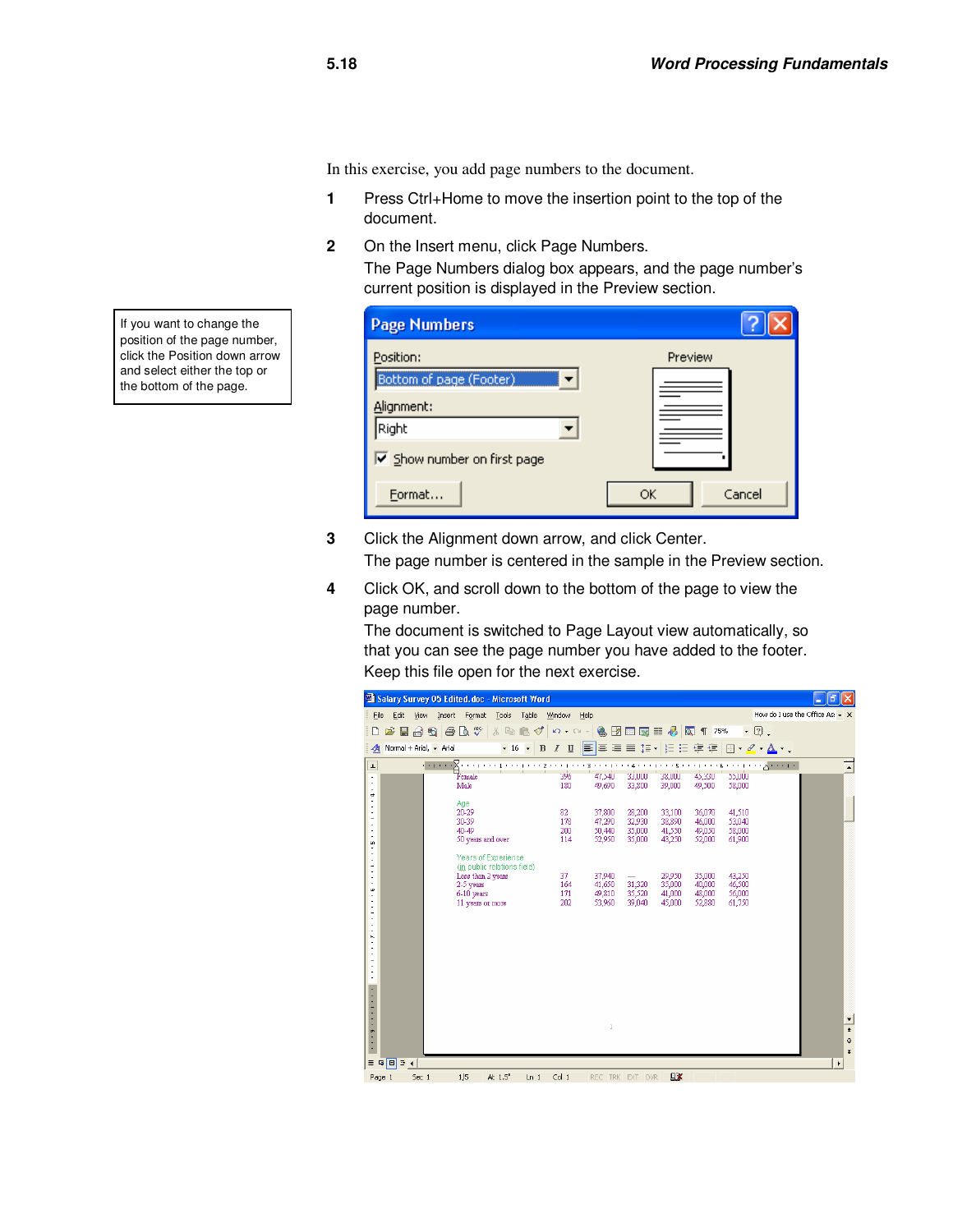# Creating Headers and Footers

Along with page numbers, headers and footers are great for documents that contain more than one page. Headers and footers work great in documents containing chapters or sections, because you can let the reader know where they are in the document by using the header or footer to show them what section they are reading.

You can add header or footer text to a document in the upper- or lower-page margins. This text can be a document identifier such as a file name, or perhaps a page number or information about the author.

In this exercise, you open the header, and then add text to the header.

- **1** On the View menu, click Header and Footer. The Header and Footer toolbar and the Header and Footer boxes appear, and you now have access to the header. Notice that the Header box is at the top of the page and the Footer box is at the bottom of the page.
- **2** On the Header and Footer toolbar, click the Switch Between Header and Footer button. The insertion point moves from the header to the footer.
- **3** Click the Switch Between Header and Footer button again. The insertion point is back in the header.
- **4** Type your name. Your name appears in the upper-left corner of the header.
- **5** Scroll to the second page and look at the header. Your name also appears there.
- **6** On the Header and Footer toolbar, click the Close button. The Header and Footer toolbar closes. Keep this file open for the next exercise.

# Switching Page Orientation

You can lay out the text on a page in two ways: **portrait** orientation and **landscape** orientation. Text placed in portrait orientation appears horizontally on a vertical page. This is the default page orientation in Word. Text placed in landscape orientation appears horizontally on a page that is turned on its side. Diplomas and awards are usually oriented in this manner.

The following figures illustrate portrait and landscape orientation.

| the control of the control of the control of the control of the control of the control of the control of the control of the control of the control of the control of the control of the control of the control of the control                                                            |  |
|------------------------------------------------------------------------------------------------------------------------------------------------------------------------------------------------------------------------------------------------------------------------------------------|--|
| _____                                                                                                                                                                                                                                                                                    |  |
| the control of the control of the control of the control of the control of the control of the control of the control of the control of the control of the control of the control of the control of the control of the control                                                            |  |
| the control of the control of the control of the control of the control of the control of the control of the control of the control of the control of the control of the control of the control of the control of the control<br>the contract of the contract of the contract of<br>____ |  |
| the contract of the contract of the contract of the contract of the contract of the contract of                                                                                                                                                                                          |  |

In Normal view you cannot see the header and footer, but in Print Layout view you can.

If the Header and Footer toolbar is in your way, drag the toolbar to move it.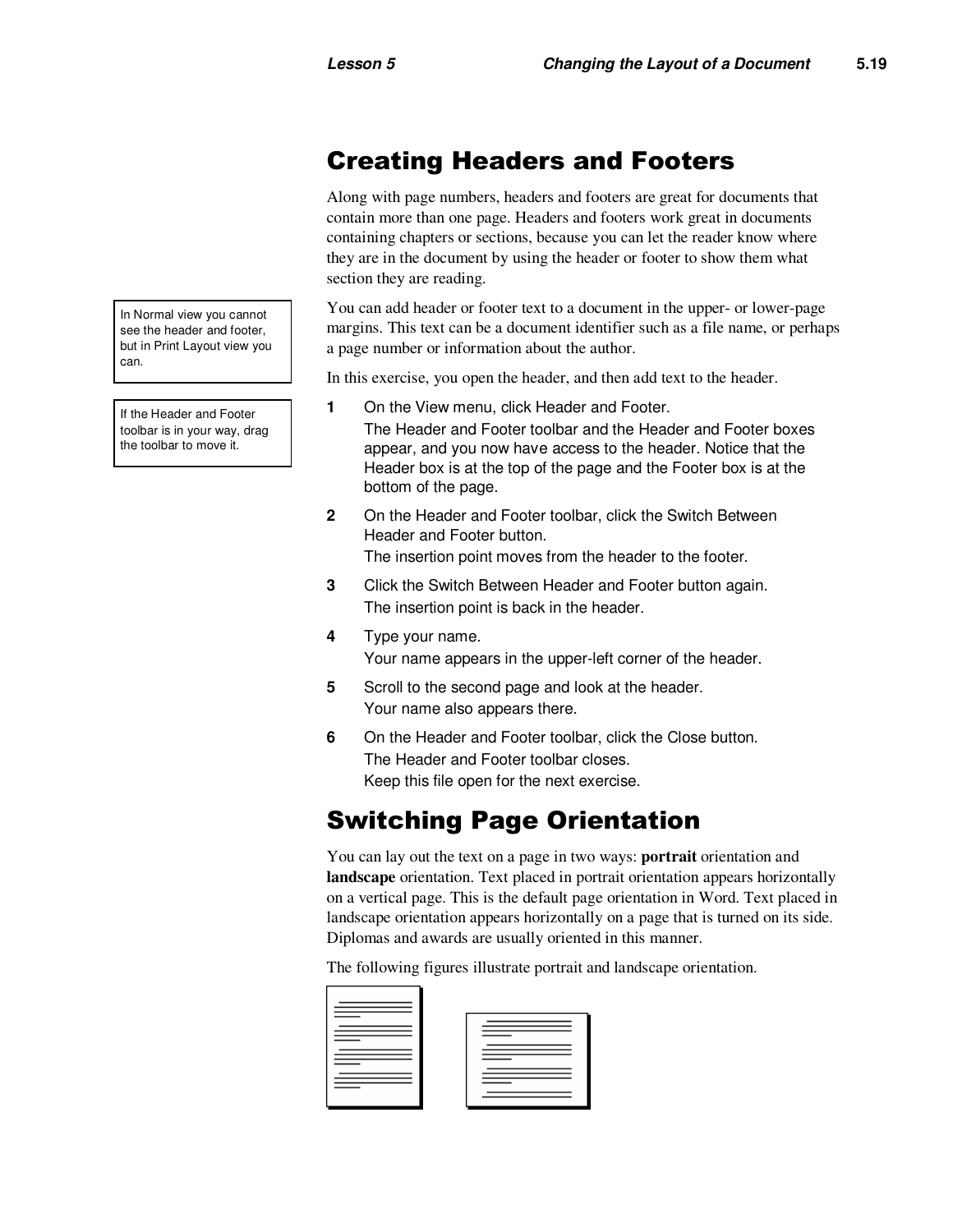You can change orientation even after you've started creating a document.

In this exercise, you change the page orientation from portrait to landscape.

- **1** On the File menu, click Page Setup. The Page Setup dialog box appears.
- **2** Click the Margins tab, if necessary.

| <b>Page Setup</b>                                             |                                                                                                     |                                                 |
|---------------------------------------------------------------|-----------------------------------------------------------------------------------------------------|-------------------------------------------------|
| Margins<br>Margins<br>Top:<br>Left:<br>Gutter:<br>Orientation | Layout<br>Paper<br>1.5"<br>$\div$<br>Bottom: 1.5"<br>÷<br>0.75"<br>う<br>o"<br>Gutter position: Left | $\div$<br>$\frac{1}{\tau}$<br>Right: 0.75"<br>٠ |
| Portrait<br>Pages<br>Multiple pages:<br>Preview               | Landscape<br>Normal                                                                                 |                                                 |
| Apply to:                                                     | Whole document                                                                                      |                                                 |
| Default                                                       |                                                                                                     | OK<br>Cancel                                    |

- 
- **3** Click the Landscape option, view the Preview box, and click OK. The text appears in landscape orientation.

Notice in the Preview box that the page orientation changed from portrait (8.5″ x 11″) to landscape (11″ x 8.5″).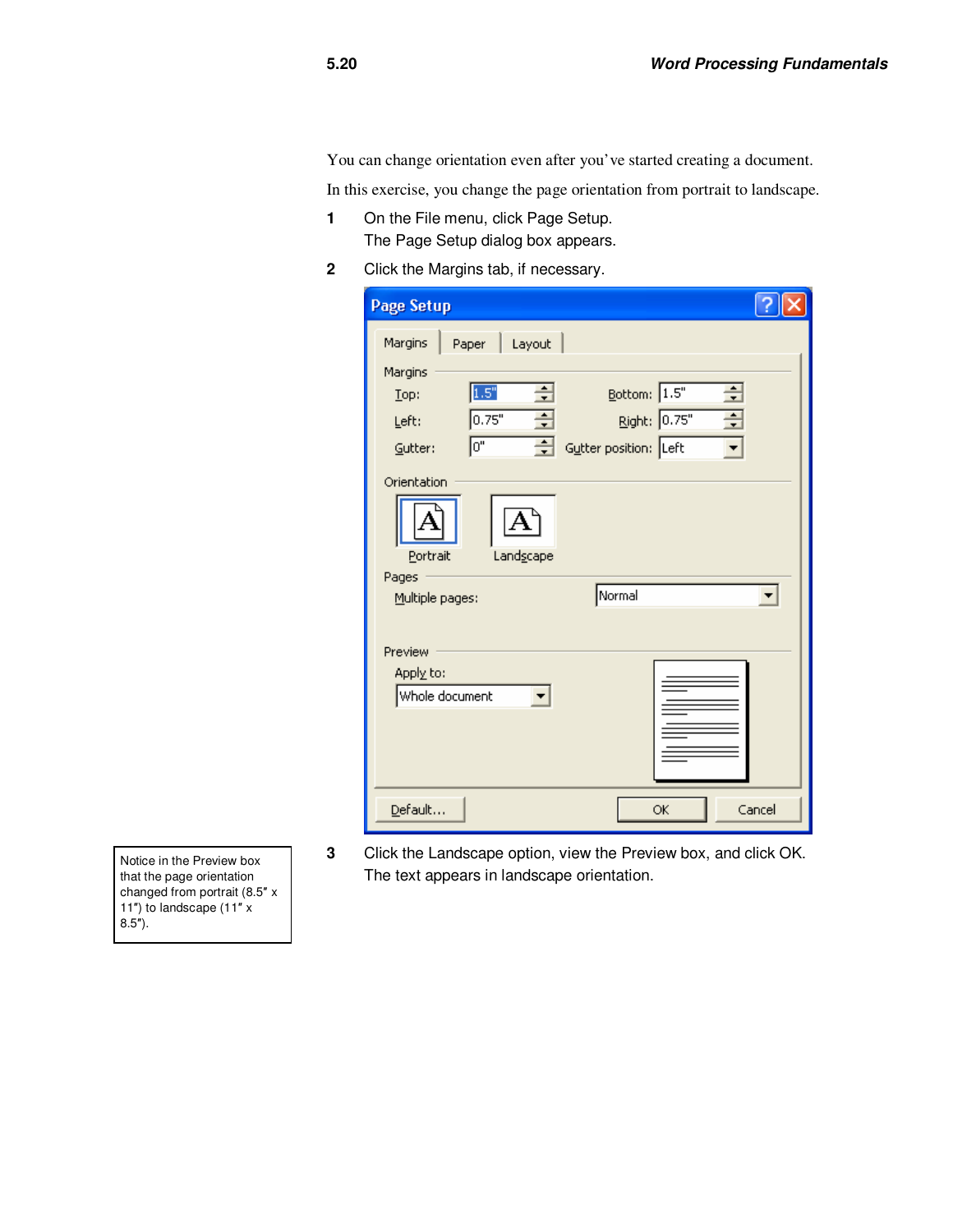٦

**4** On the Standard toolbar, click the Zoom down arrow, and click Whole Page.

| 500%       |
|------------|
| 200%       |
| 150%       |
| 100%       |
| 75%        |
| 50%        |
| 25%        |
| 10%        |
| Page Width |
| Text Width |
| Whole Page |
| Two Pages  |
|            |

The first page of the document should now look similar to the following.

| Groupling<br>Total                               | Base<br>578 | Mean<br>\$48,250 | 10%<br>\$33,000  | 25%<br>\$38,500          | SD%<br>\$44,500  | 75%<br>\$55,000  |  |
|--------------------------------------------------|-------------|------------------|------------------|--------------------------|------------------|------------------|--|
| <b>Employment Lebel</b>                          |             |                  |                  |                          |                  |                  |  |
| Entry                                            | 52          | 34,100           | 28,400           | 31,800                   | 35,500           | 39,000           |  |
| Mid-hand Non-supervisory                         | 207         | 42,410           | 31,500           | 35,000                   | 41,300           | 48,350           |  |
| Mil-hual Supervicey                              | 57.         | 47.730           | 35,000           | 39.930                   | 48,000           | 52.970           |  |
| Samor-laun], Nonsumarusons                       | 186         | 55,500           | 42,000           | 44,000                   | 54,510           | 42,800           |  |
| Sambr-hual Suparukony                            | u           | 55,900           | 39,940           | 44,000                   | 55,000           | 45,000           |  |
| <b>Education Legel</b>                           |             |                  |                  |                          |                  |                  |  |
| Bachalor's Dagma                                 | 358         | 47,300           | 32,500           | 37,450                   | 44,240           | 54,940           |  |
| Master's Dagma                                   | 148         | 49,440           | 35,000           | 38,700                   | 50,000           | 54,000           |  |
| Degionate                                        | 16.         | 59,480           |                  | $\overline{\phantom{0}}$ | 59,000           |                  |  |
| Sex.                                             |             |                  |                  |                          |                  |                  |  |
| Famala                                           | 39£         | 47,540           | 33,000           | 38,000                   | 45,330           | 55,000           |  |
| Mala                                             | 180         | 49.490           | 33,800           | 39,000                   | 49,500           | 58,000           |  |
| Age                                              |             |                  |                  |                          |                  |                  |  |
| $20 - 29$                                        | 82          | 37,800           | 28,200           | 33,100                   | 34,070           | 41,510           |  |
| 30-39<br>40-49                                   | 178<br>200  | 47,290<br>50,440 | 32,930<br>35,000 | 38,890<br>41,550         | 44,000<br>49,050 | 53,040<br>58,000 |  |
| 50 years and over                                | 114         | 52,950           | 35,000           | 43,250                   | 52,000           | 41,900           |  |
|                                                  |             |                  |                  |                          |                  |                  |  |
| Years of Experience<br>dupublic relations rieids |             |                  |                  |                          |                  |                  |  |
| Lass than Pyrans                                 | 37.         | 37,940           | -                | 29,950                   | 35,000           | 43,250           |  |
| 2-5 years                                        | 164         | 41,450           | 31,320           | 35,000                   | 40,000           | 44,500           |  |
| 6-10 years                                       | 171         | 49,810           | 35,520           | 41,000                   | 48,000           | 54,000           |  |
| Il year ormon                                    | 202         | 53,940           | 39,040           | 45,000                   | 52,880           | 41,750           |  |
|                                                  |             |                  |                  |                          |                  |                  |  |

# Lesson Wrap-Up

In this lesson, you learned how to change page margins, format paragraphs, and set and change tab stops. You also learned how to create headers and footers, insert page numbers, and change the orientation of a document.

If you are continuing to other lessons:

- **1** On the Standard toolbar, click the Save button to save changes made to the file that you edited. Word saves the changes.
- **2** On the File menu, click Close to close the file. Word closes the file.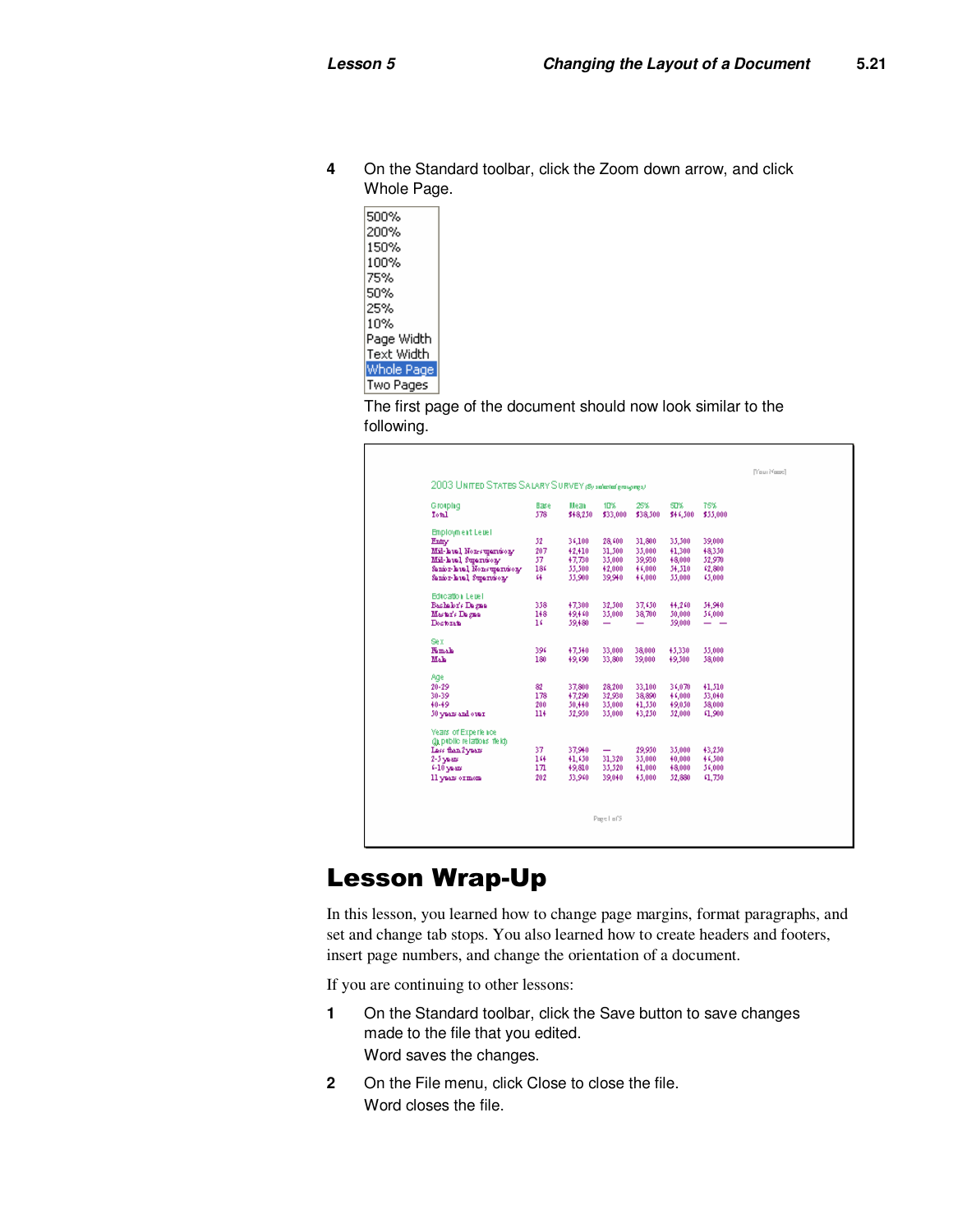If you are not continuing to other lessons:

- **1** On the Standard toolbar, click the Save button to save changes made to the file that you edited. Word saves the changes.
- **2** In the upper-right corner of the Word window, click the Close button.

The Word program closes.

## Quick Quiz

- **1** Name three ways in which you can change the page margins in Word.
- **2** How is vertical alignment similar and different from horizontal alignment?
- **3** How do you display the measurements of the page margins?
- **4** How do you display the Headers and Footers toolbar?
- **5** What's the difference between the Left Indent marker and the Left Page Margin marker on the ruler?
- **6** How do you clear a tab stop?
- **7** How do you specify that you want to insert a page number in the upper-right corner of the document?
- **8** When the headers and footers boxes are displayed, what two ways can you switch between the header and the footer?
- **9** When you delete a paragraph mark, what formatting characteristics does that paragraph take on?

### important

In the Putting It All Together section that follows, you must complete Exercise 1 to continue to Exercise 2.

### Putting It All Together

**Exercise 1:** If necessary, start Word. Open a new, blank Word document. Adjust the left and right page margins to 2 inches and change the orientation to landscape. Insert tab stops at 2 inches, 4 inches, 6 inches, and 8 inches. The 6-inch tab stop should be a decimal tab and the 8-inch tab stop should be a right tab. Type the following headings in the first line:

#### **Years Experience, Base, Mean,** and **90%**.

Insert a new line, make heading text bold, and then save the document as Practice 05.

You will use Exercise 1 to complete the following exercise.